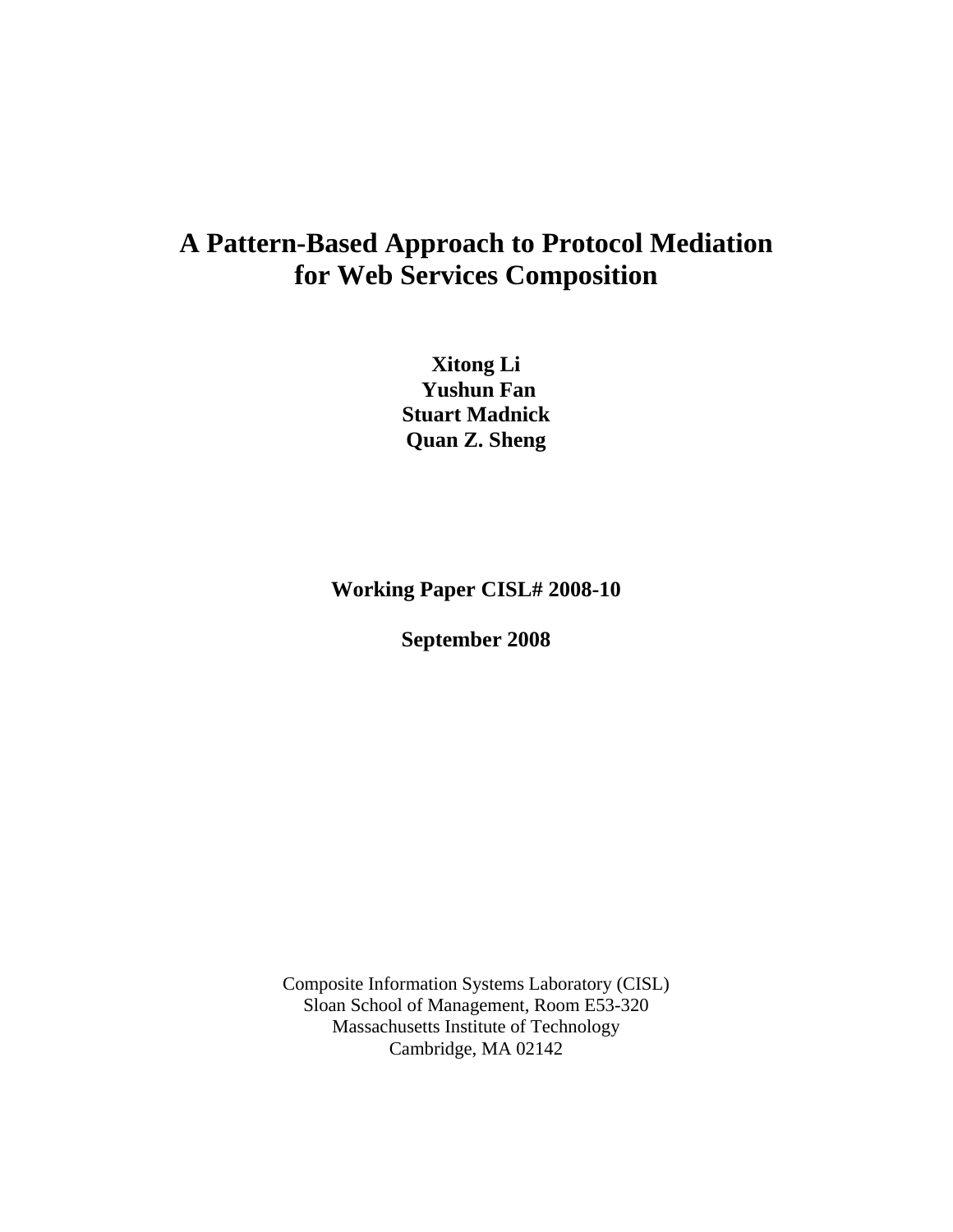# **A Pattern-Based Approach to Protocol Mediation for Web Services Composition**

Xitong Li<sup>a,\*</sup>, Yushun Fan<sup>a</sup>, Stuart Madnick <sup>b</sup>, Quan Z. Sheng <sup>c</sup>

*a Department of Automation, Tsinghua University, Beijing 100084, P.R. China b MIT Sloan School of Management, 50 Memorial Drive, Cambridge, MA 02142, USA c School of Computer Science, University of Adelaide, Adelaide, SA 5005, Australia*  \* Corresponding author *E-mail address:* lxt04@mails.tsinghua.edu.cn

# **Abstract**

*With the increasing popularity of Service Oriented Architecture (SOA), service composition is gaining momentum as the potential silver bullet for application integration. However, services are not always perfectly compatible and therefore can not be directly composed. Service mediation, roughly classified into signature and protocol ones, thus becomes one key working area in SOA. As a challenging problem, protocol mediation is still open and existing approaches only provide partial solutions. In this paper, a systematic approach based on mediator patterns is proposed to generate executable mediators and glue partially compatible services together. The mediation process and its main steps are introduced. By utilizing message mapping, a heuristic technique for identifying protocol mismatches and selecting appropriate mediator patterns is presented. The corresponding BPEL templates of these patterns are also developed. Moreover, a prototype system, namely Service Mediation Toolkit (SMT), is implemented to validate the feasibility and effectiveness of our approach.* 

*Keywords:* Service oriented architecture; Web service; Service composition; Protocol mediation; Mediator

#### **1. Introduction**

Service Oriented Architecture (SOA) is a newly-emerging software architecture consisting of loosely-coupled services that communicate with each other through open-standard interfaces [1, 2]. With the increasing popularity of SOA, service composition is gaining momentum as the potential silver bullet for the seamless integration of heterogeneous computing resources, rapid deployment of new business applications, and increasing reuse possibilities to a variety of legacy systems [3-5].

Based on our observation, however, there exist various challenges that result in the incompatibilities/mismatches of services composition. Firstly, Web services are usually developed separately and independently. Secondly, services are not unalterable and need evolution. With the variation of business requirements, service evolution and upgrading have to be addressed. Besides that, services must be interacted with client applications. It is impossible to make these services consistent with the large number of client applications. Last but not least, software developers can not always predict the deployment and runtime contexts when they develop Web services. As a result, few Web services are exactly compatible and additional efforts are needed to compose these partially compatible services together. By partial compatibility, we mean the situation that two (or more) services provide complementary functionalities and could be composed together in principal; however, their interfaces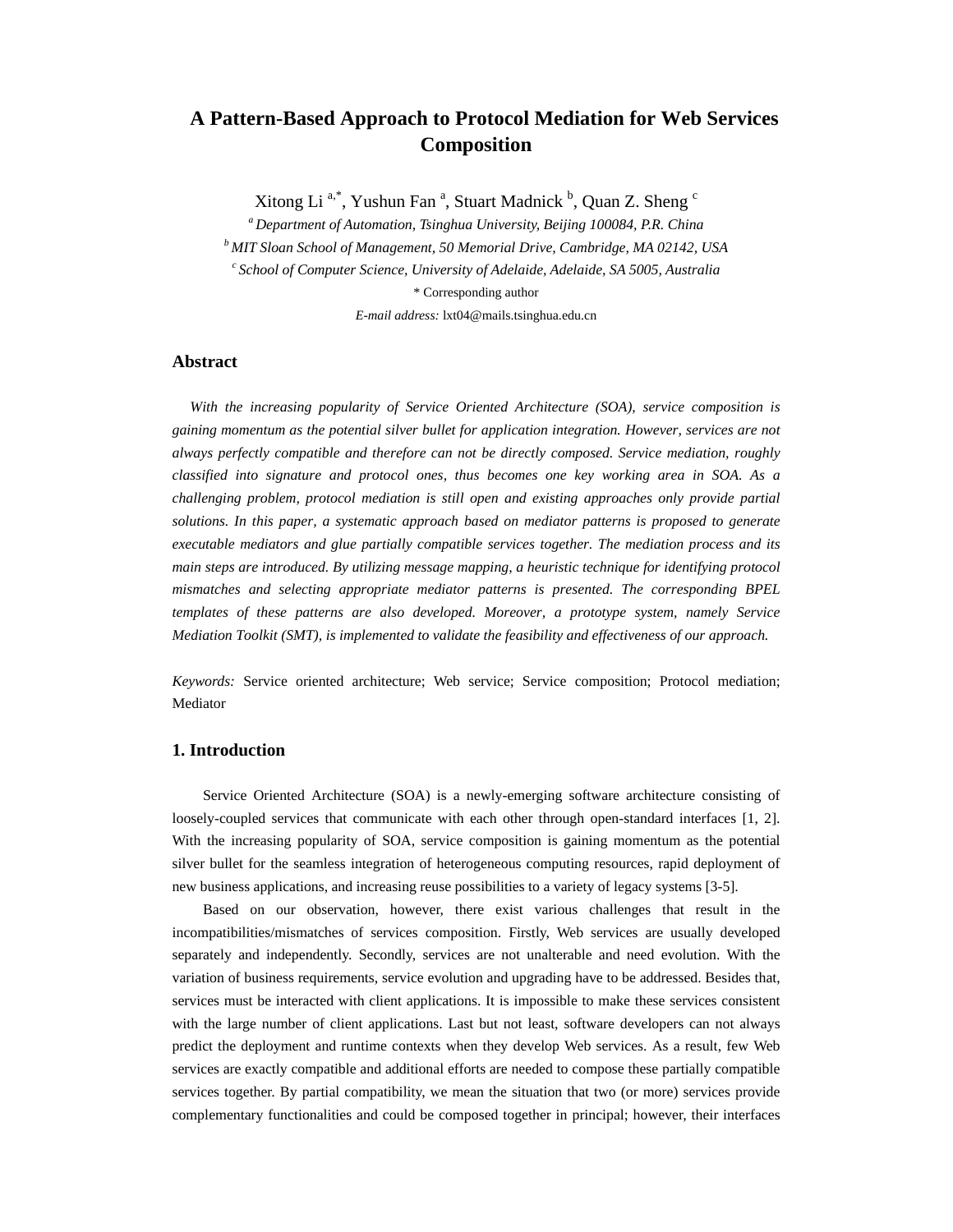and interaction protocols do not fit each other exactly.

An effective solution to these challenges is *service mediation*, which enables a service requester to connect to a relevant service provider regardless of the heterogeneities between them and works in a transparent way – neither of them needs to be aware of its existence [6]. First proposed in the Enterprise Service Bus (ESB) industry community [7], service mediation is referred to as the act of retrofitting existing services by intercepting, storing, transforming, and (re-)routing messages going into and out of these services [8]. Nowadays, service mediation has become a key working area in the field of SOA and Component-Based Software Engineering (CBSE) [9-11].

Service mediation can be roughly classified into signature and protocol. *Signature mediation* which focuses on message types has received considerable attention [12-14] and many commercial tools have been developed, such as Microsoft BizTalk Mapper<sup>1</sup>, Stylus Studio XML Mapping Tools<sup>2</sup> and SAP XI Mapping Editor<sup>3</sup>. In comparison, the problem of *protocol mediation* (also known as process mediation), which aims at reconciling mismatches of message exchanging sequences, is still open. A frequently-used approach to this issue is to develop a mediator/adapter which is a piece of code that sits between the interacting services and reconciles the mismatches [15-17]. However, the mediators developed by existing approaches have no control logics and can not compensate complicated mismatches. Few of these approaches can be used to automatically generate executable codes of the mediators. Additionally, no existing approach provides a comprehensive solution to protocol mediation for Web services composition. Last but not least, to the best of our knowledge, there exists no software tool which assists developers to ease their efforts on mediation tasks, such as identifying protocol mismatches or generating mediation codes. This paper presents the approaches to resolving these problems.

#### *1.1. Motivating Example*

We present a motivating example that will be used to demonstrate our research idea and approach throughout the paper, as shown in Fig. 1.



(a) BPEL of search engine service (b) BPEL of search client service

Fig. 1. A motivating example of service composition with protocol mismatches

The example consists of a search client  $(S_C)$  and a search engine  $(S_E)$ .  $S_C$  invokes  $S_E$  by sending its login information and the search request respectively. After that, *S*<sub>C</sub> waits for the acknowledgement and

 $\overline{a}$ 

<sup>1</sup> http://msdn.microsoft.com/en-us/library/ms943073.aspx 2

 $\frac{1}{3}$  http://www.stylusstudio.com/

http://www.wsw-software.de/en-sap\_services-mapping\_sap\_xi.mapping-sap-xi.html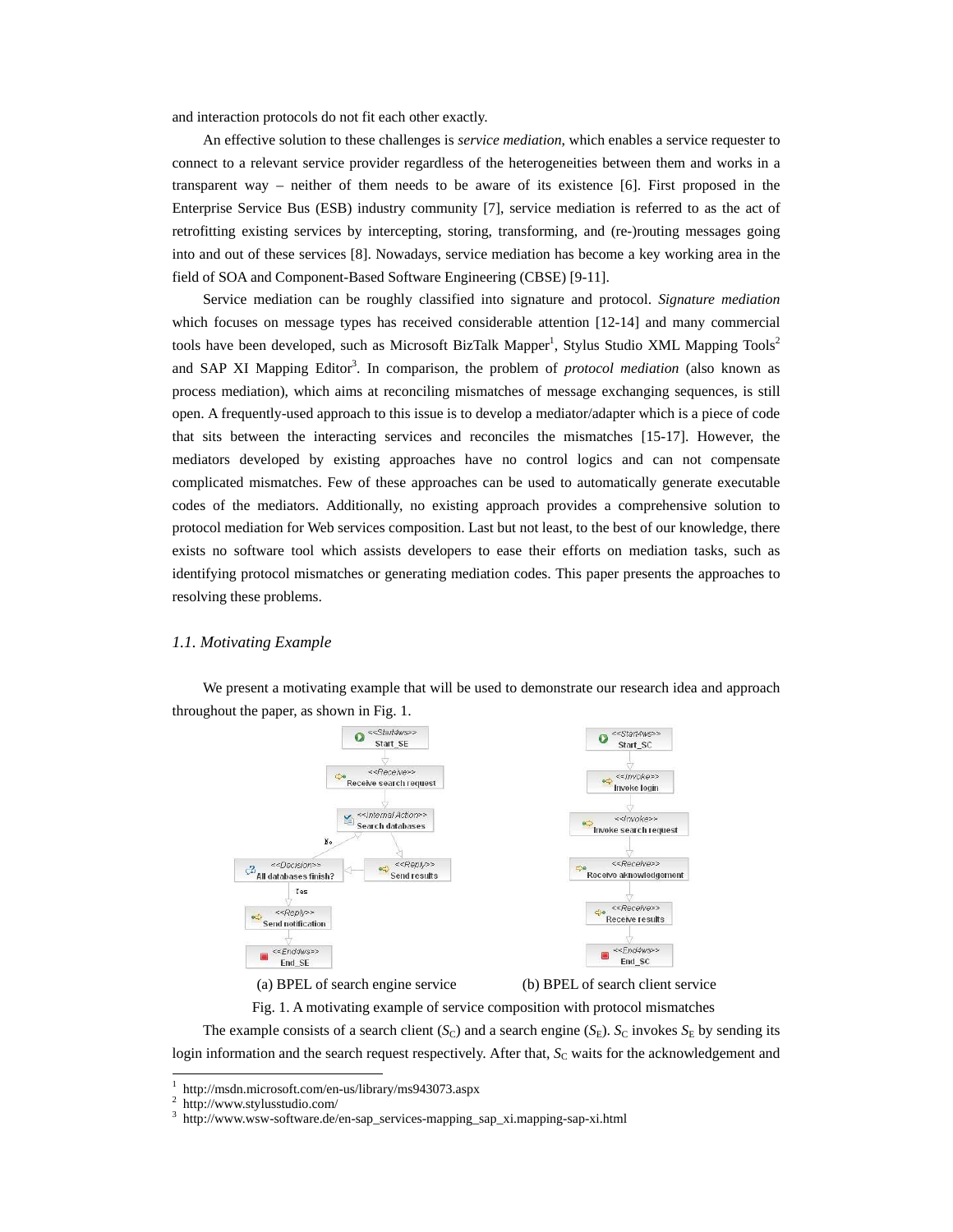the results from  $S<sub>E</sub>$ . On the other hand, after receiving search request,  $S<sub>E</sub>$  starts to search several distributed databases one by one (by performing its internal searching action). Once  $S<sub>E</sub>$  finishes a database and obtains some searched items, it sends these items to  $S<sub>C</sub>$  immediately. When all databases have been searched,  $S_E$  sends a completing notification to  $S_C$  and the search work is finished.

Among various specification languages of service composition (e.g., BPEL, WS-CDL, WSCI), BPEL obtains the dominance and has been proposed by OASIS as an industry standard which is supported by major software vendors such as IBM, Oracle and SAP. In this paper, we take BPEL as the specification language for describing the protocol of Web services. Fig. 1 shows the BPEL of the search engine and the search client services, i.e.,  $S_E$  and  $S_C$ . It is easy to see that  $S_E$  and  $S_C$  are partially compatible. They provide complementary functionalities but do not fit each other exactly. Apparently, without reconciling the protocol mismatches between them,  $S<sub>E</sub>$  and  $S<sub>C</sub>$  can not interact with each other successfully.

#### *1.2. Contributions*

The rationale of our work has been presented in the conference papers [18, 19]. As an extension of our previous work, we aim at developing a systematic approach to (semi-)automatically generating mediators for reconciling all possible protocol mismatches. The main contributions are as follows:

1) We present several basic mediator patterns which are derived from basic protocol mismatches identified in our previous work [20]. With the knowledge of protocol mismatches, the well-defined basic mediator patterns can be configured and composed by service developers. These basic mediator patterns are referred to as a sufficient set of building blocks which can be used to construct advanced mediators and reconcile all possible protocol mismatches.

2) We propose a technique to semi-automatically identify protocol mismatches when two partially compatible services need to be composed together. The technique is based on message mappings which are specified by service developers. By using the technique, basic mediator patterns are semi-automatically selected according to the identified protocol mismatches.

3) We develop BPEL templates for the mediator patterns which can be used to generate executable mediation codes. Each mediator pattern has a corresponding BPEL template and a composite mediator corresponds to a combined BPEL-based mediation code.

4) We propose a systematic engineering approach for service developers to reconcile all possible protocol mismatches. The approach combines our work on identification of protocol mismatches, selection of mediator patterns and code generation of BPEL-based mediation codes. All these mediation tasks can be performed (semi-)automatically.

5) We develop a prototype system, namely Service Mediation Toolkit (SMT), which provides a user-friendly workbench and can assist service developers to ease their efforts on the mediation tasks. As an implementation work, SMT is integrated with IBM WebSphere Integration Developer (IBM  $WID$ <sup>4</sup> and validates the feasibility and effectiveness of our approach.

The rest of the paper is structured as follows. In Section 2, several basic mediator patterns are proposed. The configurability and composability of the mediator patterns are presented in this section as well. The proposed approach to protocol mediation is presented in Section 3. The technique for selecting mediator patterns based on message mapping is also introduced and BPEL templates of the mediator patterns are developed for code generation of executable mediators. And then, the prototype

 $\overline{a}$ 

<sup>4</sup> http://www-306.ibm.com/software/integration/wid/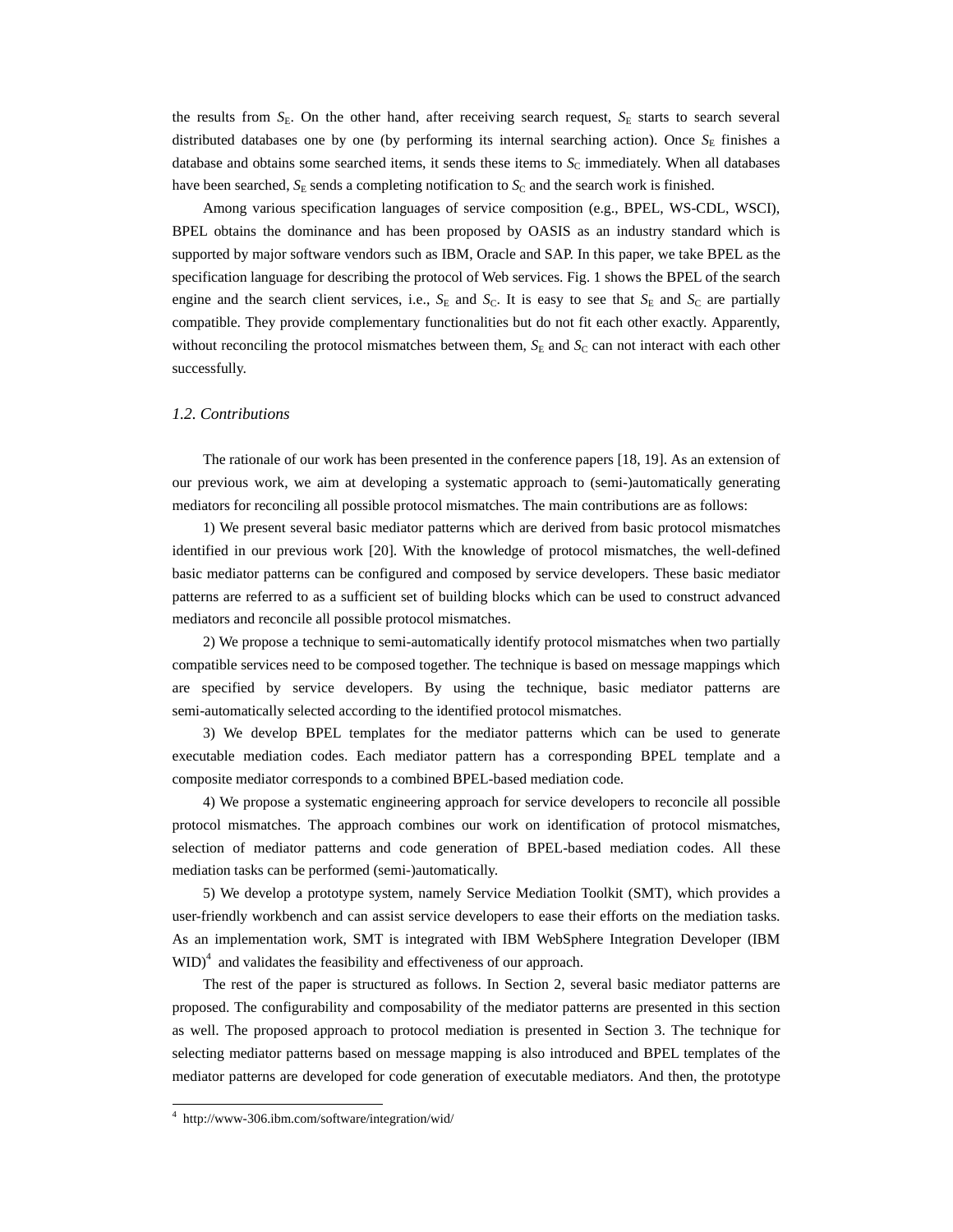system, i.e., Service Mediation Toolkit (SMT), is presented in Section 4. In Section 5, related work and the comparisons with ours are given. Finally, the conclusion and future work are drawn up in Section 6.

# **2. Protocol Mediator Patterns**

#### *2.1. Basic Mediator Patterns*

An effective solution to reconciling protocol mismatches is to develop a mediator. By protocol mismatches, we mean the mismatches that occur in the message exchanging sequences between two partially compatible services. In our previous work, we have proposed several basic mismatches that can be referred to as basic constructs of all protocol mismatches [20]. And we have developed six basic mediators for reconciling the basic mismatches. It has been pointed out that these basic mediators can be referred to as basic patterns which assist service developers to modularly construct more powerful mediators and reconcile all possible protocol mismatches [18]. Hence, the set of basic mediator patterns is considered to be sufficient. To make this paper self-contained, we present the six basic mediator patterns and corresponding using scenarios in this section. Detailed illustrations of the mediator patterns are presented in [18].

Note that the protocols of both Web services and mediators are depicted based on Colored Petri Nets (CPN) [21]. The benefit of adopting CPN models as an underlying formalism lies in that they provide rich analysis capability to support formal verification of protocol mediation and solid approaches to the transformation between BPEL and CPN models have been developed [22, 23]. Details of CPN models are given in [21]. In the following figures, the round places (i.e., circles) depict the states of control flows of Web services; the gray ellipse places depict the messages of Web services communicated with outside partners. The black transitions (i.e., filled rectangles) depict the operations of Web services that send/receive messages; the white transitions (i.e., empty rectangles) depict those actions without sending/receiving any message. The symbol "MT" stands for a specific message type.

(1) Simple Storer pattern: the mediator with the capability of simply receiving and storing messages. It is used for reconciling mismatches of extra sending messages and missing receiving messages, as shown in Fig. 2.



(a) Extra sending message scenario





Fig. 2. Scenarios of using Simple Storer pattern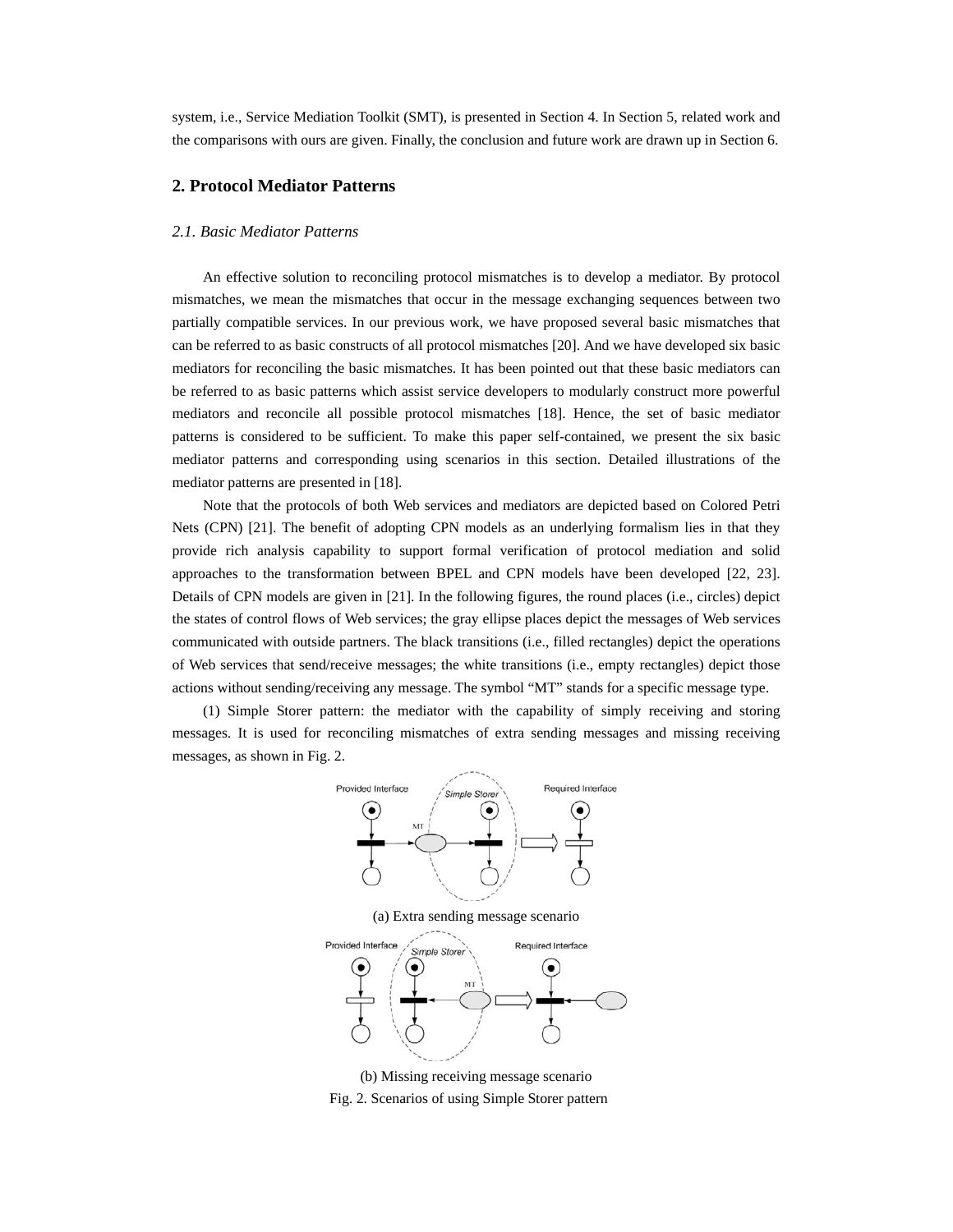(2) Simple Constructor pattern: the mediator with the capability of simply constructing and sending messages. It is used for reconciling mismatches of extra receiving messages and missing sending messages, as shown in Fig. 3.



(a) Extra receiving message scenario



(b) Missing sending message scenario

Fig. 3. Scenarios of using Simple Constructor pattern

(3) Splitter pattern: the mediator with the capability of receiving a single message and splitting it into two or more partial messages. It is used for reconciling mismatches of splitting sending messages and merging receiving messages, as shown in Fig. 4.





(b) Merging receiving message scenario

Fig. 4. Scenarios of using Splitter pattern

(4) Merger pattern: the mediator with the capability of receiving two or more partial messages and merging them into a single one. It is used for reconciling mismatches of splitting receiving messages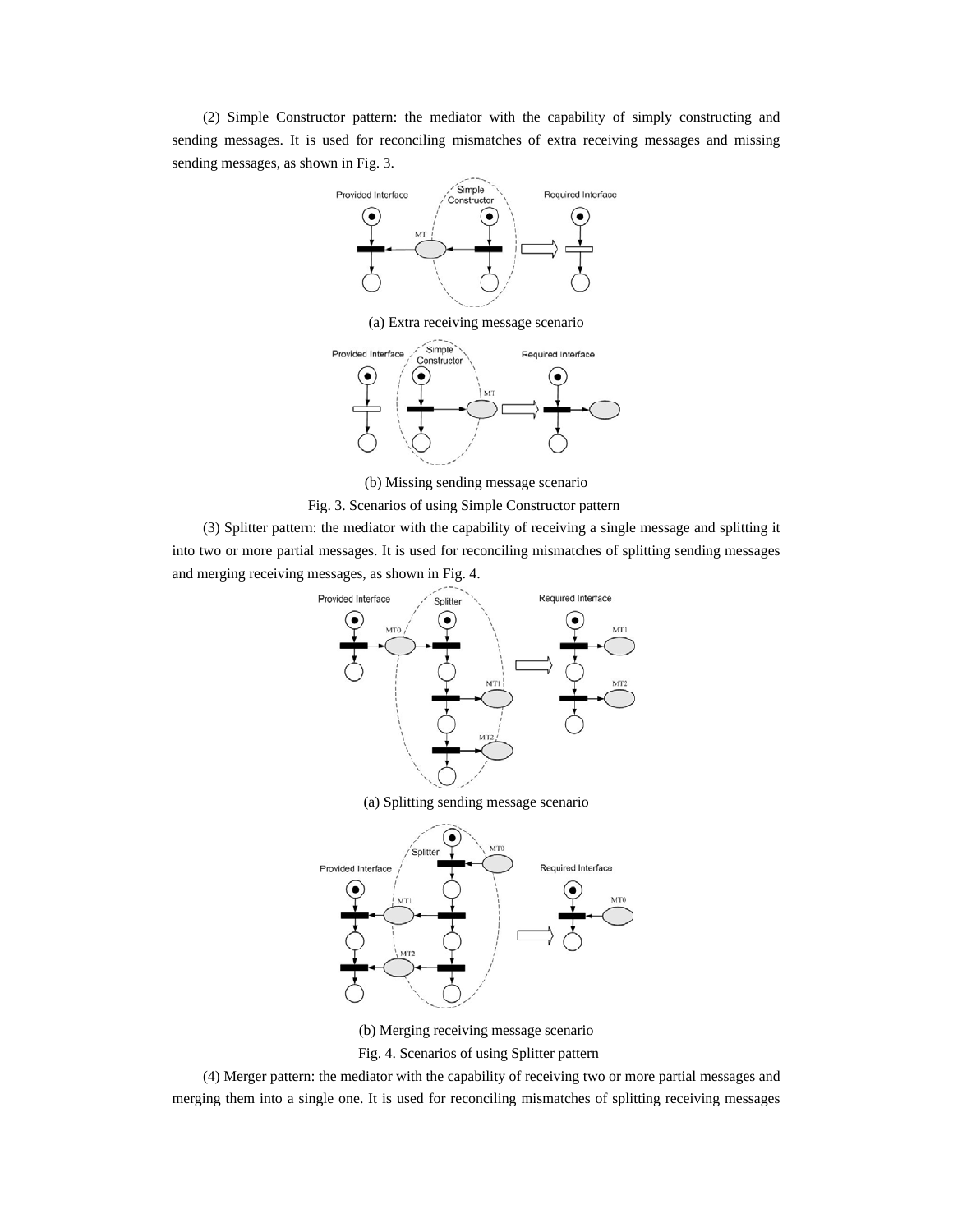and merging sending messages, as shown in Fig. 5.



(b) Merging sending message scenario

MT<sub>0</sub>

Fig. 5. Scenarios of using Merger pattern

(5) Storing Controller pattern: the mediator with the capability of storing and conditionally sending some messages in terms of specific logic. It is used for reconciling mismatches of extra condition of receiving messages and missing condition of sending messages, as shown in Fig. 6.



(a) Extra condition of receiving message scenario



(b) Missing condition of sending message scenario

Fig. 6. Scenarios of using Storing Controller pattern

(6) Constructing Controller pattern: the mediator with the capability of conditionally constructing and sending some messages in terms of specific logic. It is used for reconciling mismatches of extra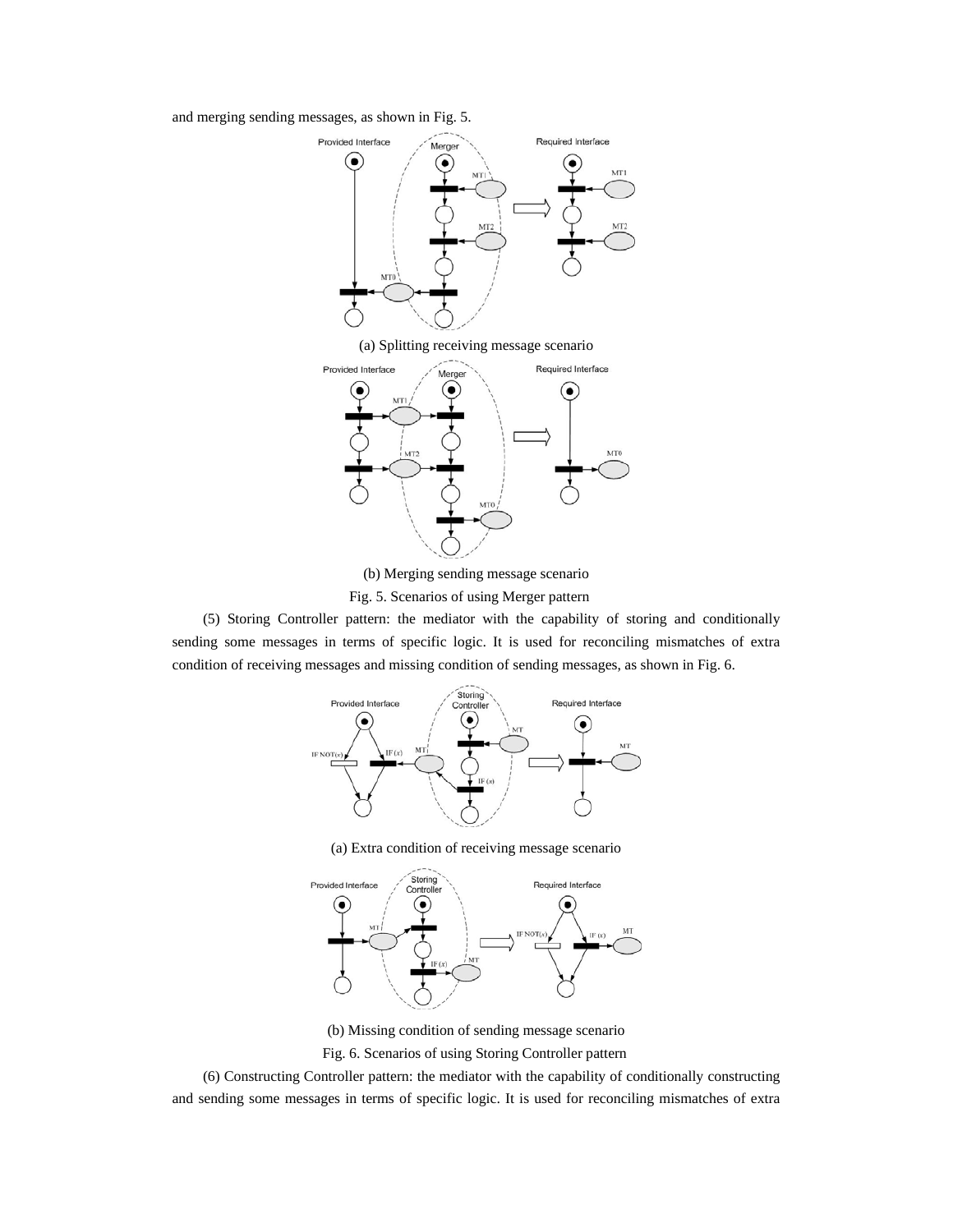condition of sending messages and missing condition of receiving messages, as shown in Fig. 7.



(a) Extra condition of sending message scenario



(b) Missing condition of receiving message scenario Fig. 7. Scenarios of using Constructing Controller pattern

It should be pointed out that both basic and composite mediators presented in [18] are conceptual patterns rather than executable codes. As a further step of our work, the intended benefit of the paper lies in semi-automatic selection of mediator patterns and automatic generation of pseudo-code (i.e.,

#### *2.2. Configurability and Composability of Mediator Patterns*

BPEL codes) for protocol mediation.

As mentioned above, a composite mediator can be constructed by basic mediator patterns and referred to as a new pattern for further use. To facilitate the construction of composite mediators, we investigate the configurability and composability of the mediator patterns.

The specific structures of the Splitter/Merger pattern are variable according to the sequences of the partial messages which may be sequential, parallel or mixed structure. Before generating pseudo-code of the Splitter/Merger pattern, service developers should specify how many partial messages involved and the sequence of these messages. For example, service developers may specify a splitter with three partial messages. After receiving a single message MT0, the splitter may send message MT1 and message MT2 in parallel. And it may send the third partial message MT3 after message MT1 is sent out, as shown in Fig. 8. Once service developers configure the sequence of partial messages, the specific structure of the splitter pattern is identified and automatically concretized by the Service Mediation Toolkit (SMT) (see Section 4).

When reconciling extra or missing condition mismatches, service developers should specify the condition constraints of the Storing Controller and Constructing Controller patterns according to the condition of the provided or required interfaces of services to be composed. The condition constraints are eventually transformed to BPEL elements, such as <*switch*>, <*pick*>, <*while*> or <*repeatUntil*>. For example, there exists a seller service that sends the invoice message after receiving payment from its buyer. However, the buyer service only expects to receive the invoice under the condition that the total payment is greater than 1000 USD. In this case, the Storing Controller pattern can be used to reconcile such mismatch, as shown in Fig. 9. For compatible reconciliation, service developers should specify the internal condition of the Storing Controller pattern. The condition *x* should be specified as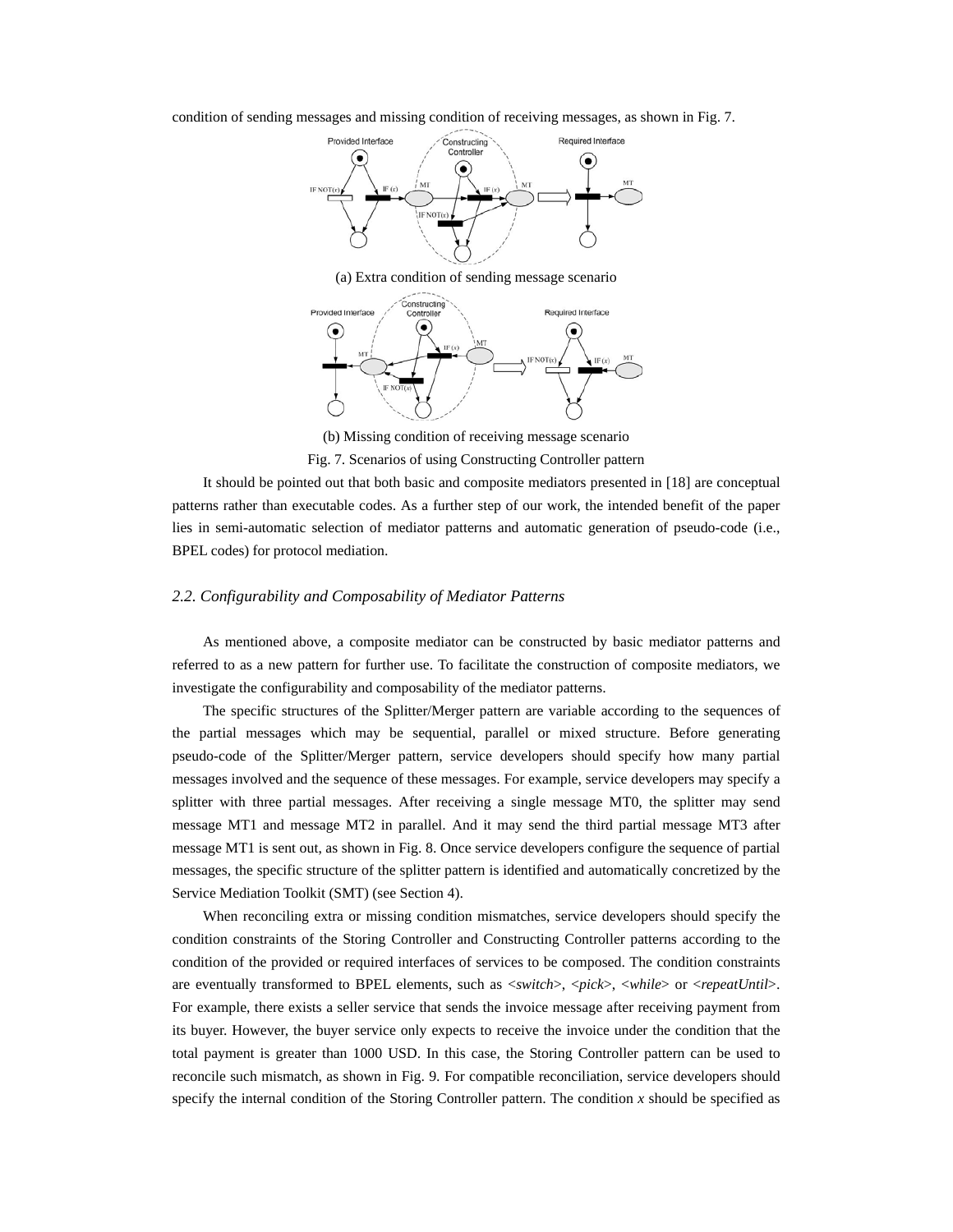"*Total payment > 1000 USD*".



Fig. 8. Splitter pattern with three partial messages



Fig. 9. Storing Controller pattern with specified condition

In real-world situations, protocol mismatches are complicated and should be addressed by advanced mediators with control logics that are composed by the basic mediators. Each mediator presented in this paper has two special places, i.e., the initial place and the end place, as shown in Fig. 8 and Fig. 9. Informally, the composition of two mediators is performed by merging the common parts of the two mediators, and then merging the end place of one mediator with the initial place of the other. To illustrate the composition of mediators, take a mediator with iterative structure, namely *Merging Repeater*, for example, as shown in Fig. 10. It's easy to see that Merging Repeater can iteratively receive messages of the type MT1 until the completing condition *x* occurs. Merging Repeater can be used as a mediator pattern to reconcile protocol mismatches with iterative structure. More details about the configurability and composability of the mediator patterns are given in [18].



Fig. 10. Merging Repeater pattern composed by two Storing Controller patterns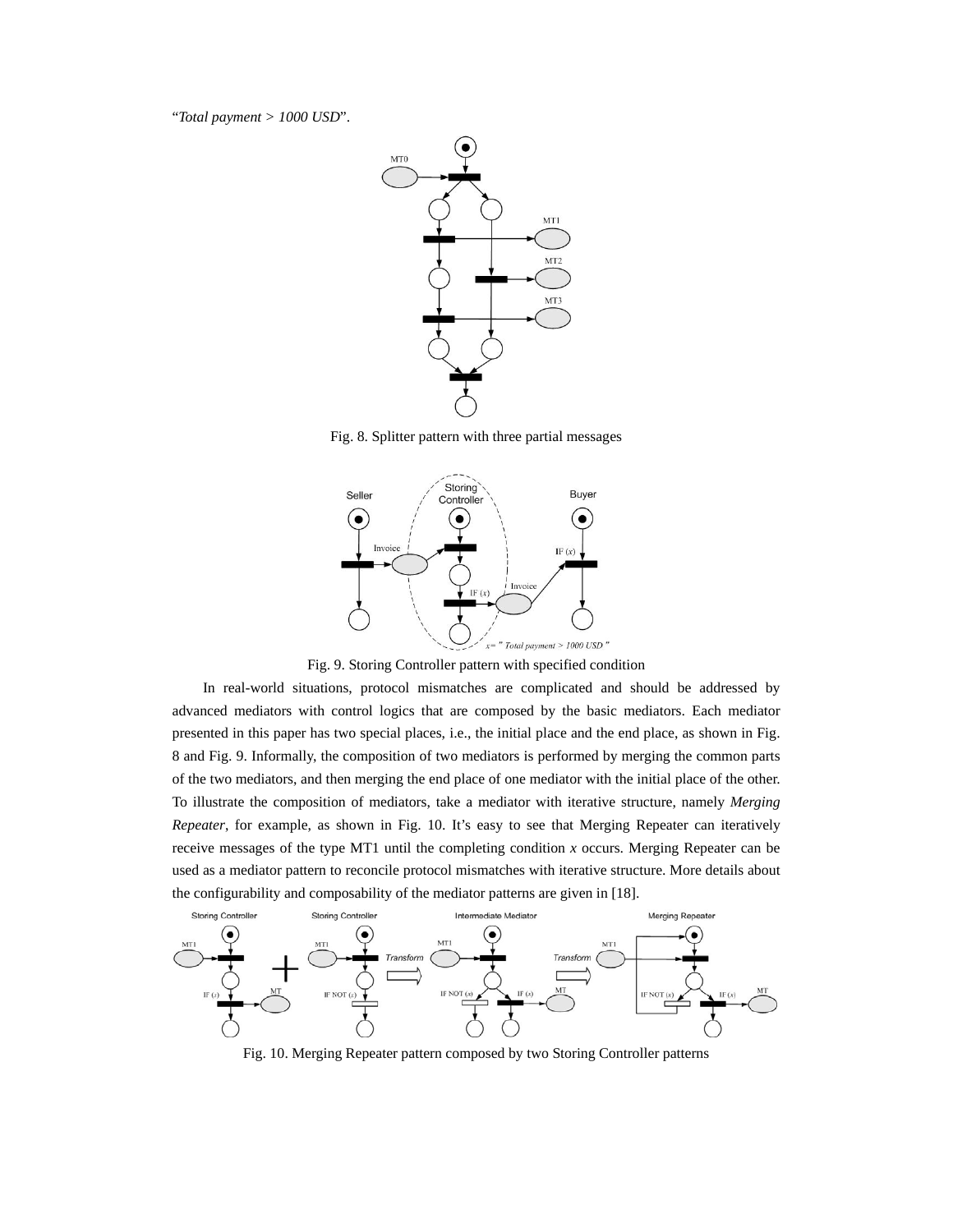# **3. Proposed Approach to Protocol Mediation**

#### *3.1. Overview of Mediation Process*

As BPEL has become the *de facto* standard for specifying protocols of Web services, we focus on the mediation of BPEL-based services. We take the BPEL files of two partially compatible services as the input. And then, we produce executable mediators as the output for reconciling protocol mismatches and compatibly gluing the two services together if the correct mediator exists. Fig. 11 shows the mediation approach consisting of five steps.



Fig. 11. Overview of the proposed approach

(1) Service model transformation

As the first step, BPEL-based services are transformed to formal models for the purpose of generating and verifying mediators. As mentioned above, the formulism of CPN models can not only depict the internal logic and message exchanging sequences, but also provide rich analysis capability to support solid verification of correctness of protocol mediation. We adopt CPN models to depict the protocols of services and mediators. Techniques for transforming BPEL-based service models to CPN models have been recently proposed in [22, 23].

(2) Selection of mediator patterns

It is very challenging to automatically identify protocol mismatches and select mediator patterns. To this end, we propose a heuristic technique based on message mapping that assists service developers to select appropriate mediator patterns for gluing partially compatible services. The role of message mapping is to define mapping relations for syntactically/semantically equivalent elements of the exchanging messages so that mismatches can be identified. In the WSDL /BPEL specification, message exchanged between Web services are specified as an aggregation of parts and/or elements. In this paper, we assume that the low-level structures (i.e., data types) of the exchanged messages are consistent. Thus the message mappings are specified at the message and part/element level. By performing a selection rule, appropriate mediator patterns are selected automatically. More details about the technique will be presented in Section 3.2.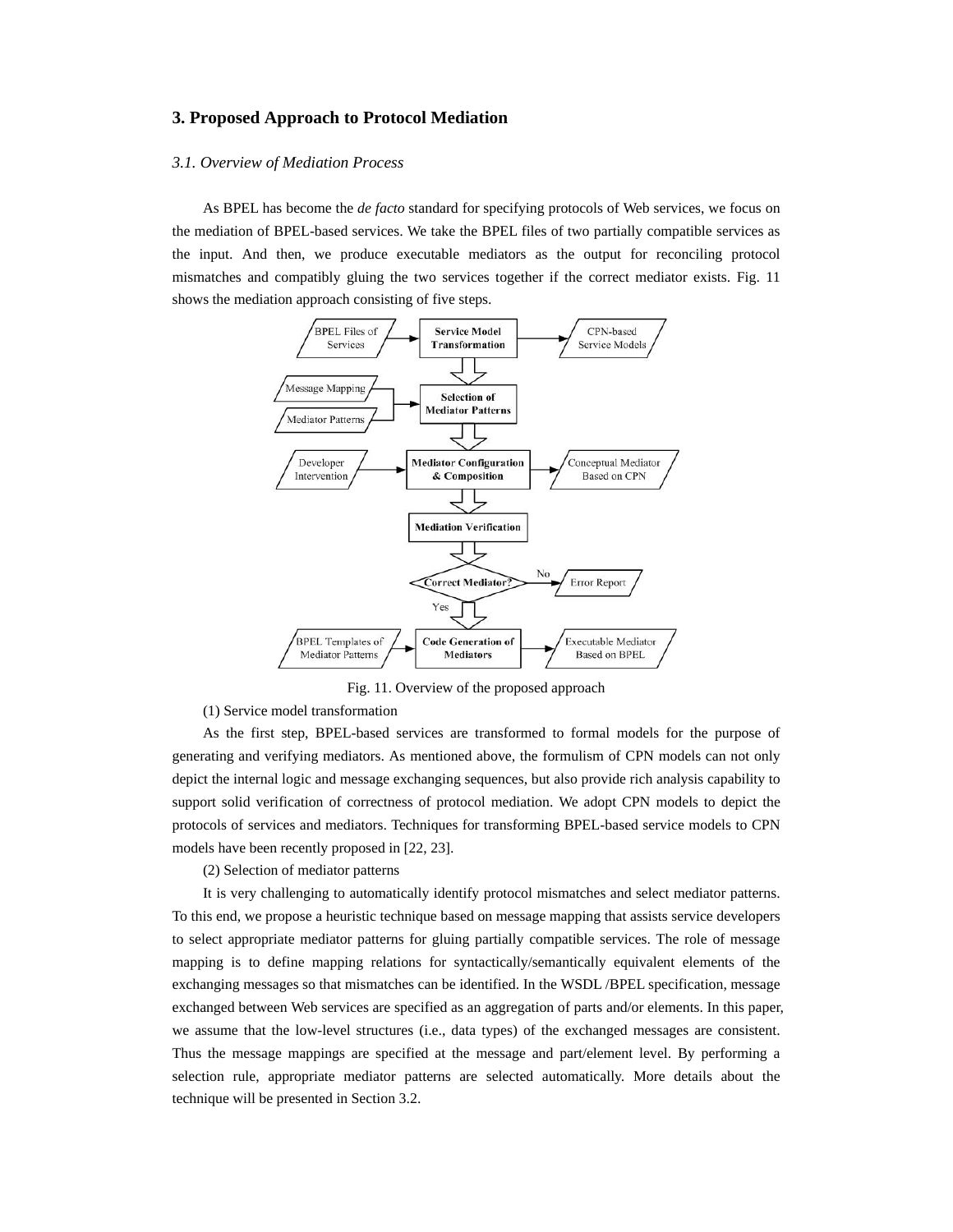(3) Mediator configuration and composition

As mentioned in Section 2.2, the structures and control logics of the mediator patterns need to be configured as parameters by service developers according to the identified mismatches. After configuration, the mediator patterns are composed to construct a composite mediator that reconciles all identified protocol mismatches. It is noted that a composite mediator can also be referred to as a complex pattern for further use. Both mediator patterns and composite mediators are depicted as underlying CPN models for the following formal verification.

#### (4) Mediation verification

The mediator produced in the above steps is only a conceptual model and should be put between the interacting services. The composition model of the two services and the mediator need to be formally verified. Generally, we consider that the mediation fails if any deadlock exists. Otherwise, the mediation is successful. The rationale of the verifying method relies on searching reachable states. Many approaches to formal verification of service composition and mediation are presented in both our previous work [17] and literatures of other researchers [24]. Details of mediation verification are beyond the scope of this paper.

# (5) Code generation of mediators

Only successful mediator will be performed in this step. It is the converse of the first procedure, i.e., transforming CPN models to BPEL-based mediators. To facilitate code generation of executable mediators, BPEL templates for the corresponding mediator patterns are developed. With these BPEL templates, the pseudo-code for protocol mediation can be produced automatically.

#### *3.2. Selection of Mediator Patterns*

 Mediator pattern selection is a very challenging issue in the sense that mismatches between two partially compatible services should be identified first. The appropriate patterns can be selected once the mismatches are identified. To the best of our knowledge, few of the existing approaches are developed for (semi-)automatically identifying protocol mismatches and selecting appropriate patterns. As the first step towards this challenge, we propose a heuristic technique based on message mapping for semi-automatic selection of mediator patterns. By semi-automation, we mean that service developers should specify the message mappings and adjust the selected patterns. It is noted that automatic specification of message mappings is also a challenging problem in the areas of data integration, schema mapping and semantic-related researches [25-27], which is a separate research thread and beyond the scope of this paper.

 Message mapping *M* between two partial compatible services is a finite set of mapping relations, i.e.,  $M = \{mr_i\}$ . Each mapping relation  $mr_i$  is expressed in the form of <*source*, *cnst\_s*, *target*, *cnst\_t*>, where *source* is a part/element of the sending message and *target* is the corresponding part/element of the receiving message. *source*/*target* is expressed in the form of *Service.Message.Part*. *cnst\_s* is the constraint of the operation that sends *source* and *cnst\_t* is the constraint of the operation that receives *target*. *cnst\_s*/*cnst\_t* can be NULL if there is no constraint with the sending/receiving message. In the motivating example (see Section 1.1), the receiving message *SearchRequest* of *S*<sub>E</sub> has two parts: *login* and *request*. Thus the part *login* is a target and expressed as  $S<sub>E</sub>$ , sreq.login, where sreq stands for the message *SearchRequest*. For the sake of simplicity, the part name is omitted if the message consists of only one part. For example, the sending message *Login* of  $S_c$  has only one part *login*. Thus it is a source and expressed as *S<sub>C</sub>*.login. *source/target* can be NULL if the sending/receiving message doesn't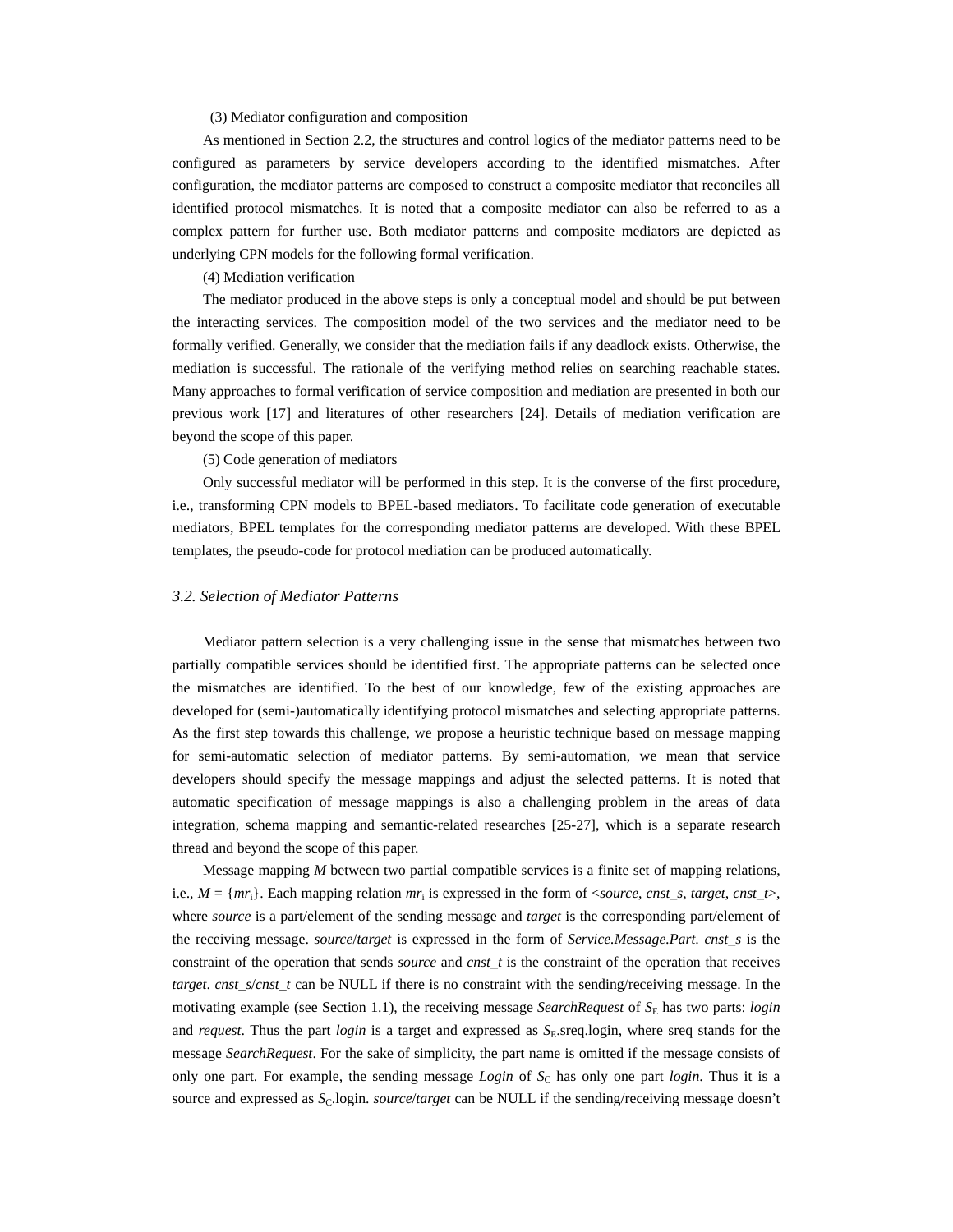exist. The prefix of *source*/*target* is the message name of *source*/*target*, denoted by  $prefix(source/target)$ , e.g.,  $prefix(S_E. \text{seq}.\text{login}) = S_E. \text{seq}$  and  $prefix(S_C. \text{login}) = S_C. \text{login}$ .

Every mapping relation of *M* should relate to a certain message. It is not allowed that both the source and the target of a mapping relation are NULL. For every mapping relation, e.g., *mr*i, we thus have the following two formulas:

- (i)  $source(mr_i) \neq NULL$ , if  $target(mr_i) = NULL$ ;
- (ii)  $target(mr_i) \neq NULL$ , if  $source(mr_i) = NULL$ .

For every two message mappings, e.g.,  $mr<sub>i</sub>$  and  $mr<sub>i</sub>$ , the constraints imposed on their sources/targets should be the same if their sources/targets belong to the same message. Thus we have the following two formulas:

(iii)  $cnst\_s(mr_i) = cnst\_s(mr_i)$ , if  $prefix(source(mr_i)) = prefix(source(mr_i))$ ;

(iv)  $cnst_t(mr_i) = cnst_t(mr_i)$ , if  $prefix(target(mr_i)) = prefix(target(mr_i))$ .

In terms of the above notation, service developers can specify the message mapping relations, as shown in Table 1.

| mapping         | source              | cnst s                                      | target                  | cnst t      |
|-----------------|---------------------|---------------------------------------------|-------------------------|-------------|
| $mr_1$          | $S_{\rm C}$ .login  | <b>NULL</b>                                 | $S_{\rm E}$ .sreq.login | <b>NULL</b> |
| mr <sub>2</sub> | $S_{\rm C}$ sreq    | <b>NULL</b>                                 | $SE$ . sreq. request    | <b>NULL</b> |
| mr <sub>3</sub> | <b>NULL</b>         | <b>NULL</b>                                 | $SC$ .ack               | <b>NULL</b> |
| mr <sub>4</sub> | $SE$ partial Result | $\langle \text{while} \rangle$ condition(x) | $SC$ .totalResult       | <b>NULL</b> |
| $mr_{5}$        | $S_F$ .ntf          | condition( $\bar{x}$ )                      | NULL                    | NULL        |

Table 1 Message Mapping Relations

The first mapping relation (i.e.,  $mr_1$ ) indicates that  $S_c$  sends a message login and  $S_E$  receives the message as the part login of its message sreq. There is no constraint with the two operations. We denote that *source*( $mr_1$ ) = *S*<sub>C</sub>.login and *target*( $mr_1$ ) = *S*<sub>E</sub>.sreq.login. In the fourth mapping relation (i.e.,  $mr_4$ ), " $\lt$ *while*> condition(x)" indicates that the message " $S<sub>E</sub>$ .partialResult" is sent iteratively under the condition *x*. In the fifth mapping relation (i.e.,  $mr_5$ ), "condition( $\bar{x}$ )" indicates that the message "*S*<sub>E</sub>.ntf" is sent when the condition *x* doesn't hold. We also denote that  $cnst_s(mrs) =$  condition( $\overline{x}$ ) and *cnst\_t*( $mr_5$ ) = NULL.

Herein, we introduce a heuristic rule for identifying which mediator pattern should be selected, by using the mapping relations. For two mapping relations, i.e., *mr*i and *mr*j, the selection rule is as follows:

#### **Selection Rule of Mediator Patterns**

 (1) **if** (*cnst\_s*(*mr*i) = *cnst\_t*(*mr*i)) ∧ (*prefix*(*source*(*mr*i)) = *prefix*(*source*(*mr*j))) ∧ (*prefix*(*target*(*mr*i)) = *prefix*(*target*(*mr*j)))

**then** there is no need of mediator patterns;

(2) **else if**  $(cnst\_s(mr_i) = const\_t(mr_i)) \wedge (target(mr_i) = NULL)$ 

**then** a Simple Storer pattern is selected;

(3) else if  $(cnst_s(mr_i) = const_t(mr_i)) \wedge (source(mr_i) = NULL)$ 

**then** a Simple Constructor pattern is selected;

(4) **else if**  $(cnst\_s(mr_i) = cnst\_t(mr_i)) \land (prefix(source(mr_i))) = prefix(source(mr_i))) \land (prefix(source(mr_i)))$  $(prefix(target(mr_i)) \neq prefix(target(mr_i)))$ 

**then** a Splitter pattern is selected;

(5) **else if**  $(cnst_s(mr_i) = cnst_t(mr_i)) \land (prefix(source(mr_i)) \neq prefix(source(mr_i))) \land (prefix(square(mr_i)))$  $(prefix(target(mr_i)) = prefix(target(mr_i)))$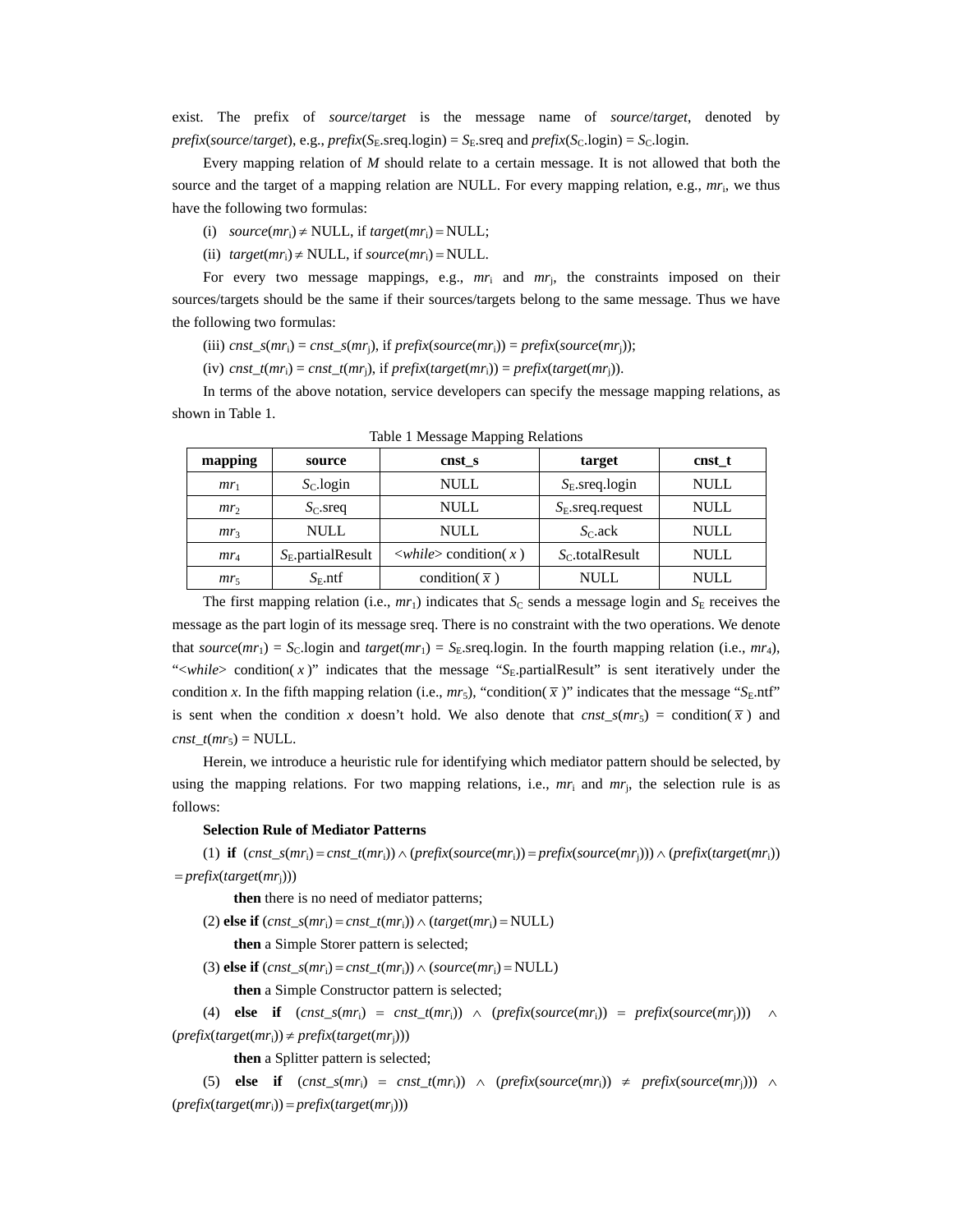**then** a Merger pattern is selected;

 (6) **else if** (*cnst\_s*(*mr*i) ≠ *cnst\_t*(*mr*i)) ∧ ((*cnst\_s*(*mr*i) = NULL ∧ *source*(*mr*i) = *target*(*mr*i)) ∨  $(cnst_S(mr_i) \neq NULL \land target(mr_i) = NULL)$ 

**then** a Storing Controller pattern is selected;

(7) **else if**  $(\text{cnst\_s}(mr_i) \neq \text{cnst\_t}(mr_i)) \land ((\text{cnst\_t}(mr_i) = \text{NULL} \land \text{source}(mr_i) = \text{target}(mr_i)) \lor$ (*cnst\_t*(*mr*i) ≠ NULL ∧ *source*(*mr*i) =NULL)

**then** a Constructing Controller pattern is selected;

(8) **else** more complicated mismatches and developers' intervention is needed.

The first part of the selection rule, i.e., sub-rule  $(1)$ , shows that for two mapping relations, i.e.,  $mr_i$ and *mr*j, their sources belong to the same message, i.e., *prefix*(*source*(*mr*i)) = *prefix*(*source*(*mr*j)), and their targets belong to the same message, i.e.,  $prefix(target(mr_i)) = prefix(target(mr_i))$ , and the constraints imposed on the source and the target of  $mr_i$  are the same, i.e.,  $cnst\_s(mr_i) = cnst\_t(mr_i)$ , then we have the constraints imposed on  $mr_i$  and  $mr_i$  are all the same, according to Formula (iii) and Formula (iv). Hence, the source message of *mr*<sub>i</sub> and *mr*<sub>i</sub> can be directly related to the target message of *mr*i and *mr*j without need of mediation.

 The second part of the selection rule, i.e., sub-rule (2), shows that a message is sent out by one service but the other service doesn't receive it. In this case, a Simple Storer pattern should be selected. Similarly, the third part of the selection rule, i.e., sub-rule (3), shows that a message is expected to be received by one service but the other service doesn't send it. In this case, a Simple Constructor pattern should be selected.

 The fourth part of the selection rule, i.e., sub-rule (4), shows that the sources of two mapping rules, i.e., *mr*i and *mr*j, belong to the same message, but their targets belong to two different messages. In this case, a Splitter pattern should be selected. Similarly, the fifth part of the selection rule, i.e., sub-rule (5), shows that the sources of two mapping relations belong to different messages, but their targets belong to the same message. In this case, a Merger pattern should be selected.

 The sixth part of the selection rule, i.e., sub-rule (6), shows that the Storing Controller pattern should be selected in two cases. In the one case, a message is sent without any constraint but it is received with some constraint imposed on it. In the other case, a message is sent with some constraint imposed on it, but it isn't received by any service.

The seventh part of the selection rule, i.e., sub-rule (7), shows that the Constructing Controller pattern should be selected in two cases. In the one case, a message is sent with some constraint imposed on it but it is received without any constraint. In the other case, a message needs to be received under some constraint, but it isn't sent by any service.

 The eighth part of the selection rule, i.e., sub-rule (8), shows that there exist more complicated mismatches between the two service. Usually, developers' intervention is needed to compose some mediator patterns for reconciling complicated mismatches.

Let us consider the motivating example, four mediator patterns can be selected to address the mismatches after performing the selection rule. The selected mediator patterns are given as follows:

i) A Merger pattern is used to receive  $S_{\rm C}$ .login and  $S_{\rm C}$ .sreq from  $S_{\rm C}$ , and then it sends  $S_{\rm E}$ .sreq to  $S_{\rm E}$ , where  $S_E$  sreq =  $S_E$  sreq.(login, request). This pattern is selected according to  $mr_1$  and  $mr_2$ .

ii) A Simple Constructor pattern is used to construct *S*<sub>C</sub>.ack and send it to *S*<sub>C</sub>. This pattern is selected according to  $mr_3$ .

iii) A Merging Repeater pattern is used to iteratively receive  $S_E$  partialResult from  $S_E$  until all partial databases are finished according to *mr*4. The Merging Repeater merges all partial results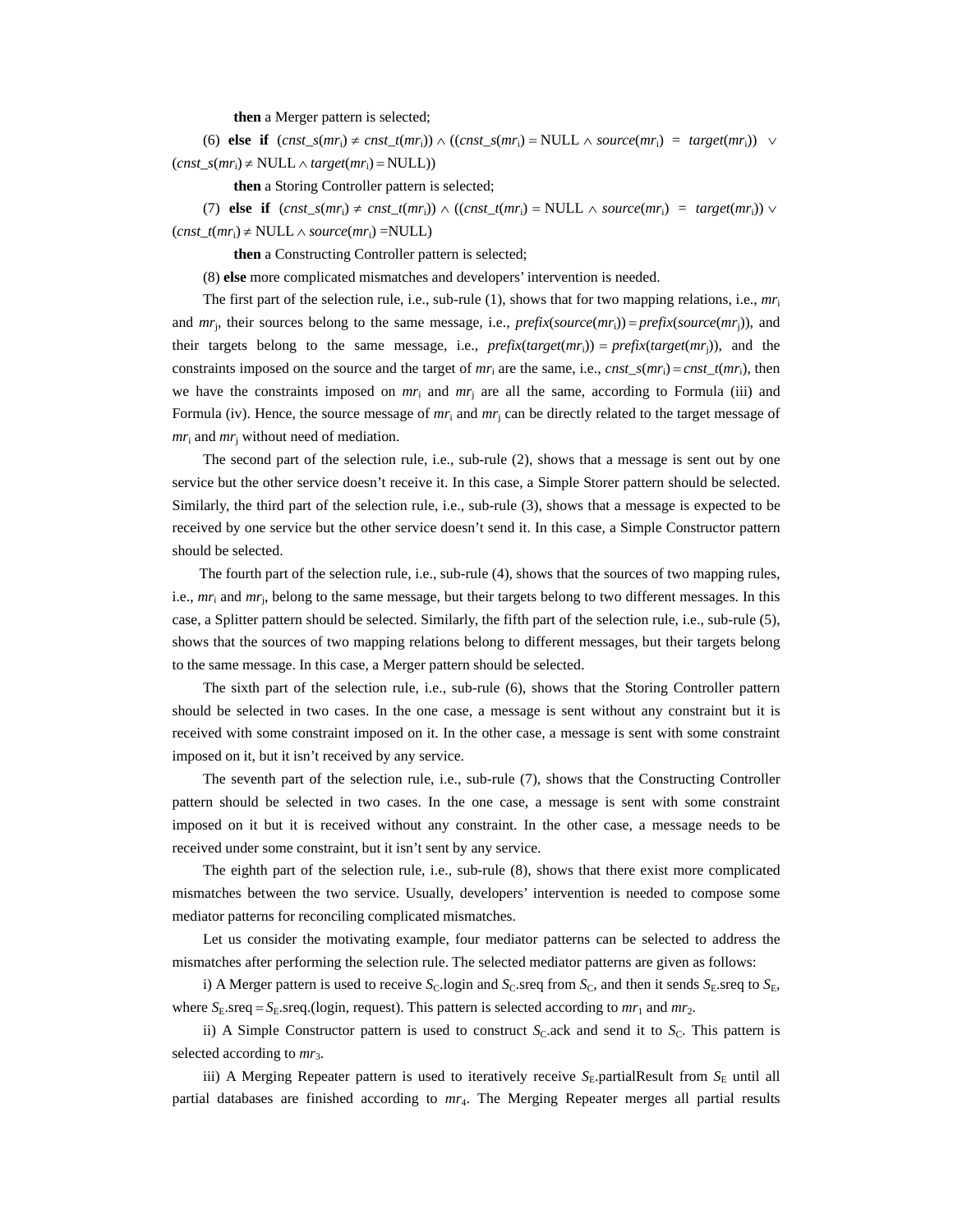together and sends *S*<sub>C</sub>.totalResult to *S*<sub>C</sub>. Since  $mr_4$  corresponds to a complicated mismatch with iterative structure, the Merging Repeater pattern can be selected by service developers. It is composed by two storing Controller patterns and compensates the mismatch (see Section 2.2).

iv) A Storing Controller pattern is used to conditionally store  $S<sub>E</sub>$ .ntf that is sent by  $S<sub>E</sub>$ . This pattern is selected according to  $mr_5$ .



Fig. 12. A composite mediator for the composition of  $S_E$  and  $S_C$ 

As mentioned in Section 2.2 and 3.1, service developers should configure the structures and control logics of the selected mediator patterns and compose them together. In the motivating example, the Merging Repeater pattern can successfully compensate the mismatch with iterative structure and there is no need for another Storing Controller pattern. Thus three mediator patterns are eventually selected for mediation, that is, a merger, a simple constructor and a merging repeater. As shown in Fig. 12, a composite mediator composed by the above three mediator patterns sits between the two interacting services (i.e.,  $S<sub>E</sub>$  and  $S<sub>C</sub>$ ) and reconciles their mismatches. The three mediator patterns are circled with dashed ellipses. Since the protocols of  $S<sub>E</sub>$ ,  $S<sub>C</sub>$  and mediators are modeled by the CPN formalism, it is easy to verify that  $S_E$  and  $S_C$  can successfully interact through the composite mediator.

#### *3.3. BPEL Templates of Mediator Patterns*

Both basic and composite mediators developed in the above steps are conceptual patterns depicted by the CPN formalism, rather than executable codes. As a further step towards generating executable codes of mediators, corresponding BPEL templates are provided for the mediator patterns. With these BPEL templates, the pseudo-code (i.e., BPEL codes) for protocol mediation can be generated automatically. Each mediator pattern has its corresponding BPEL template. In the following, we will present the BPEL templates of Simple Constructor pattern, Splitter pattern and Storing Controller pattern. Others can be found in the Appendix.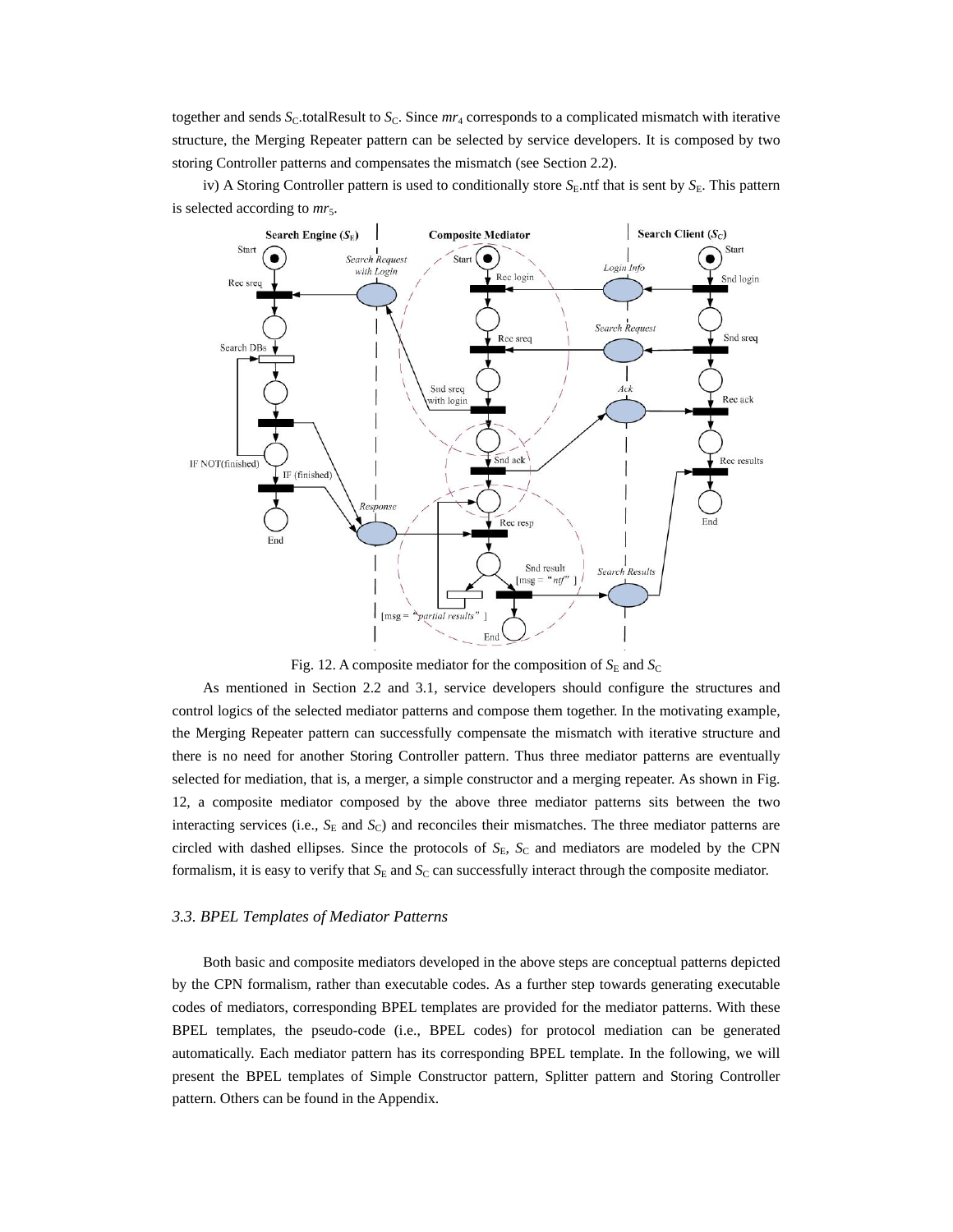(1) BPEL template of Simple Constructor pattern

Simple Constructor pattern constructs and sends a message. It is used for reconciling mismatches of extra receiving messages and missing sending messages. When creating a message, Simple Constructor pattern invokes a creator service for constructing the message. It should be pointed out that how to construct a message of certain type is a non-trivial task and some evidences can be used to address the issue [28].

| $\leq$ sequence $>$                                                      |  |  |  |
|--------------------------------------------------------------------------|--|--|--|
| $\langle$ invoke name="creating" partnerLink="creator" portType=""       |  |  |  |
| operation="creatMsg" inputVariable="creatingMsg"                         |  |  |  |
| output Variable="createdMsg">                                            |  |  |  |
| $\langle$ invoke $\rangle$                                               |  |  |  |
| <reply <="" name="" partnerlink="" td="" variable=" createdMsg"></reply> |  |  |  |
| portType="" operation="">                                                |  |  |  |
| $\langle$ reply $\rangle$                                                |  |  |  |
| $\langle$ /sequence $\rangle$                                            |  |  |  |

(2) BPEL template of Splitter pattern

Splitter pattern receives a single message and splits it into two or more partial messages. It is used for reconciling mismatches of splitting sending messages and merging receiving messages. The specific structure of Splitter pattern is adjustable according to the sequence of partial messages which may be sequential, parallel or mixed structure (see Section 2.2). Herein, the BPEL template of the Splitter pattern with two sequential partial messages is given. It is similar to develop more complex Splitter pattern.

```
<sequence> 
      <receive variable="splitter_receiver" name="..." 
                 partnerLink="..." portType="..." operation="..."> 
      </receive> 
      <assign> 
          <copy> <from part="part1" variable="splitter_receiver" /> 
                 <to part="part" variable="splitter_partialMsg1" /> 
           </copy> 
          <copy>
                 <from part="part2" variable="splitter_receiver" /> 
                 <to part="part" variable="splitter_partialMsg2" /> 
           </copy> 
      </assign> 
      <reply variable="splitter_partialMsg1" name="..." 
             partnerLink="..." portType="..." operation="..."> 
     \langlereply> <reply variable="splitter_partialMsg2" name="..." 
             partnerLink="..." portType="..." operation="..."> 
     \langlereply></sequence>
```
(3) BPEL template of Storing Controller pattern

Storing Controller pattern receives and stores a message and then conditionally sends the message in terms of specific logic. It is used for reconciling mismatches of extra condition of receiving messages and missing condition of sending messages.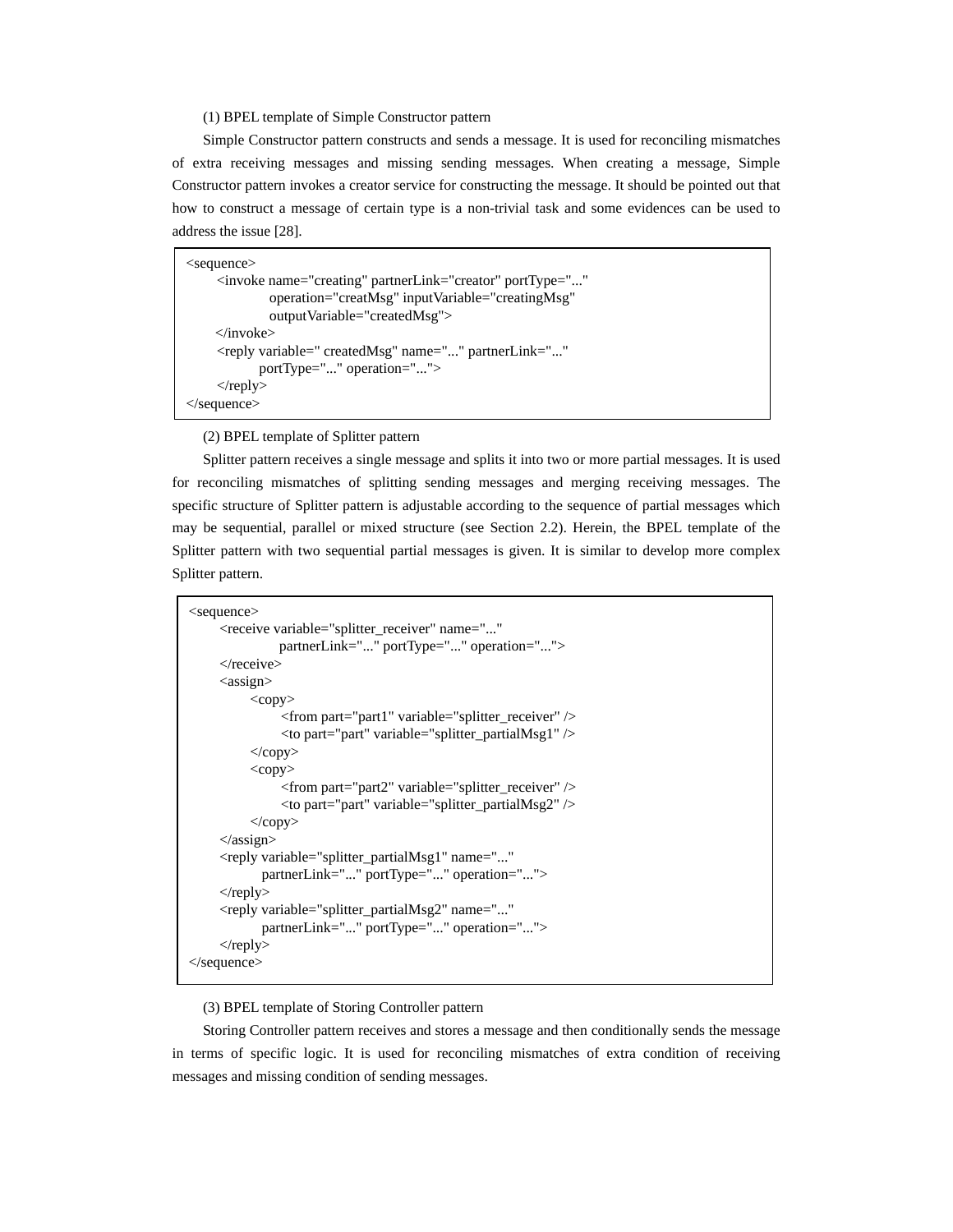```
<sequence> 
      <receive variable="msgName" name="..." 
               partnerLink="..." portType-"..." operation="..."> 
      </receive> 
      <switch> 
           <case codition="getVariableData(...)"> 
                 <reply variable="msgName" name="..." 
                        partnerLink="..." portType="..." operation="..."> 
               \langlereply> </case> 
      </switch> 
      <otherwise> 
 ... 
      </otherwise> 
</sequence>
```
 It should be pointed out that the BPEL templates developed above are pseudo-codes for protocol mediation. To get executable BPEL codes for deployment, service developers needs to do further refinement on the pseudo-codes. For example, service developers should specify the definitions of appropriate variables, operations, partnerLinks, portTypes, etc.

# **4. Prototype Implementation**

# *4.1. Architecture of Prototype System*

The systematic approach presented in this paper has been implemented in the Service Mediation Tookit (SMT), as shown in Fig. 13. SMT has been implemented on top of IBM Websphere Integration Developer which is an eclipse-based IDE for development of composite applications based on Service Component Architecture (SCA). Main components of the toolkit are introduced in the following.



Fig. 13. Architecture of Service Mediation Toolkit (SMT)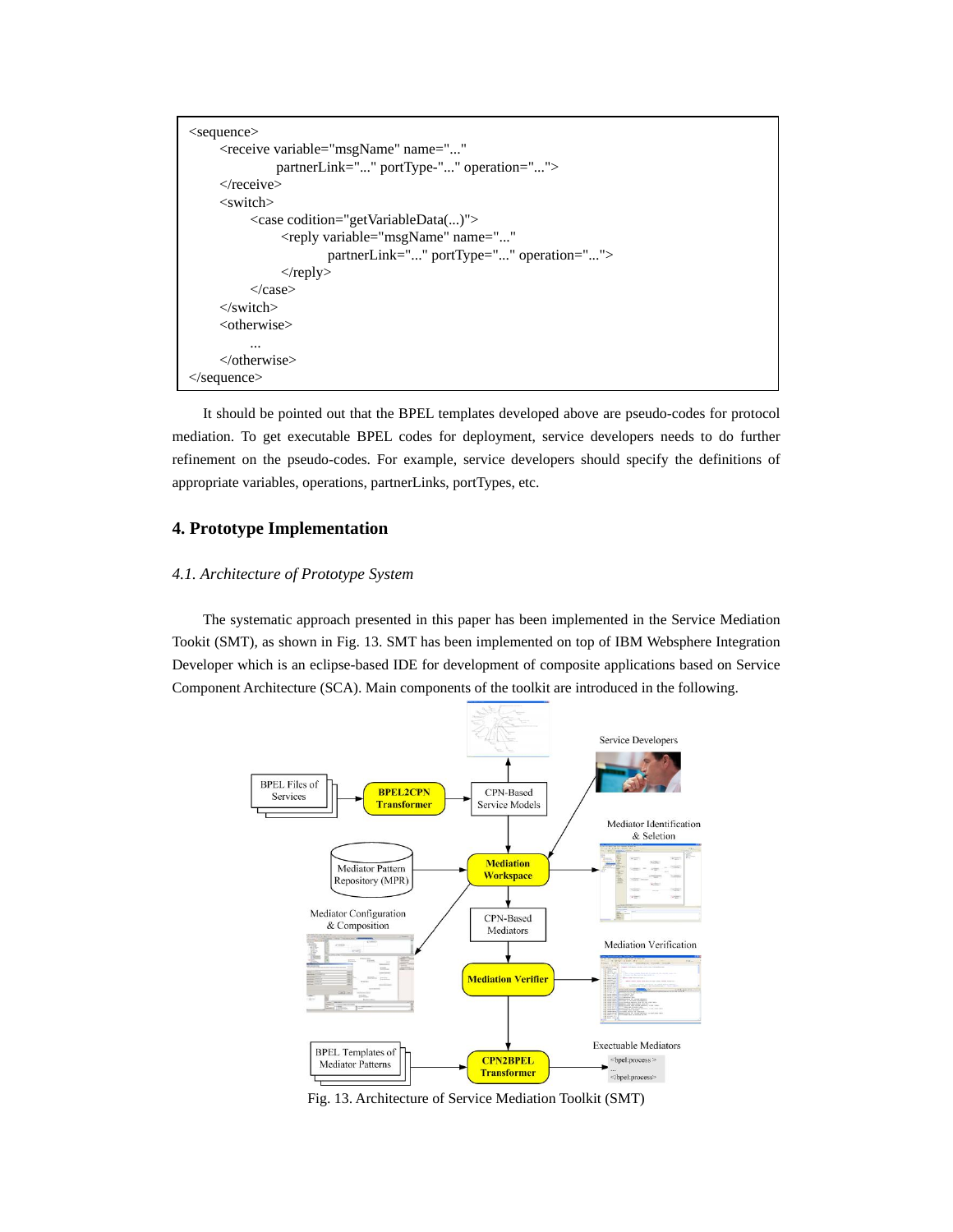# (1) BPEL2CPN Transformer

Web services to be composed together are specified in BPEL files and wrapped as SCA components. BPEL-based services are transformed to CPN-based service models through a separate tool, namely BPEL2CPN Transformer. Recently, existing tools have provided similar functionalities, e.g.,  $BPEL2PNML^5$ .

# (2) Mediation Workspace

The Mediation Workspace is the core component of our mediation toolkit and provides a user-friendly workbench for developers to manipulate services and mediators. Although mediator patterns are depicted by using CPN models as an underlying formalism, the protocols of services and mediators are graphically represented by means of an intuitional notation, like Business Process Modeling Notation (BPMN). The Mediation Workspace provides a GUI to illustrate the protocols of the two services to be composed. Service developers specify the message mapping relations between the two partially compatible services and provide the mapping relations to Mediation Workspace as the input. We have pre-established several basic mediator patterns that are stored in a certain repository, i.e., Mediator Pattern Repository (MPR). The basic mediator patterns are well-defined and can be used as building blocks to construct complex mediators. Composite mediators can also be stored as patterns in MPR for further use. MPR provides the functionality of flexible extension for mediator patterns. By means of the selection rule (see Section 3.2), appropriate mediator patterns are identified and selected from MPR. Service developers configure the selected patterns if needed. After that, the selected mediator patterns are composed to produce a composite mediator. The composite mediator is also depicted as the intuitional notation with underlying CPN models, which is automatically constructed in the Mediation Workspace.

#### (3) Mediation Verifier

The service mediator produced in the above steps may not successfully compensate all protocol mismatches and deadlocks may exist. To make sure the mediation successful, services and the produced mediator are composed together to be a composite CPN model. Mediation Verifier checks whether any deadlock may occur. Formal approaches/algorithms for protocol mediation developed in our previous work [17] are implemented by Mediation Verifier.

#### (4) CPN2BPEL Transformer

Only successful mediator will be performed on the CPN2BPEL. BPEL templates of mediator patterns (see Section 3.3) are utilized for generating mediation codes. Note that the BPEL-based mediator obtained as the output of CPN2BPEL is only pseudo-code of BPEL files. Service developers should refine the pseudo-code and generate executable codes.

#### *4.2. Implementation of Mediation Workspace*

As a core component of SMT, Mediation Workspace is a separate tool and provides a GUI workbench for service developers to manipulate services and mediators. We have implemented Mediation Workspace based on an open-source project, i.e., jBPM jPDL Process Designer<sup>6</sup>. jPDL is a process language that is built on top of a flexible and extensible framework for process languages. jPDL Process Designer is an eclipse plugin application. Thus Mediation Workspace is also developed as an eclipse plugin that is easy to be integrated with other eclipse-based applications.

 $\overline{a}$ 

 $^5$  http://www.bpm.fit.qut.edu.au/projects/babel/tools/ $^6$  http://doos.iboss.grg/ibpm/:2/vegravide/index.html

 $6$  http://docs.jboss.org/jbpm/v3/userguide/index.html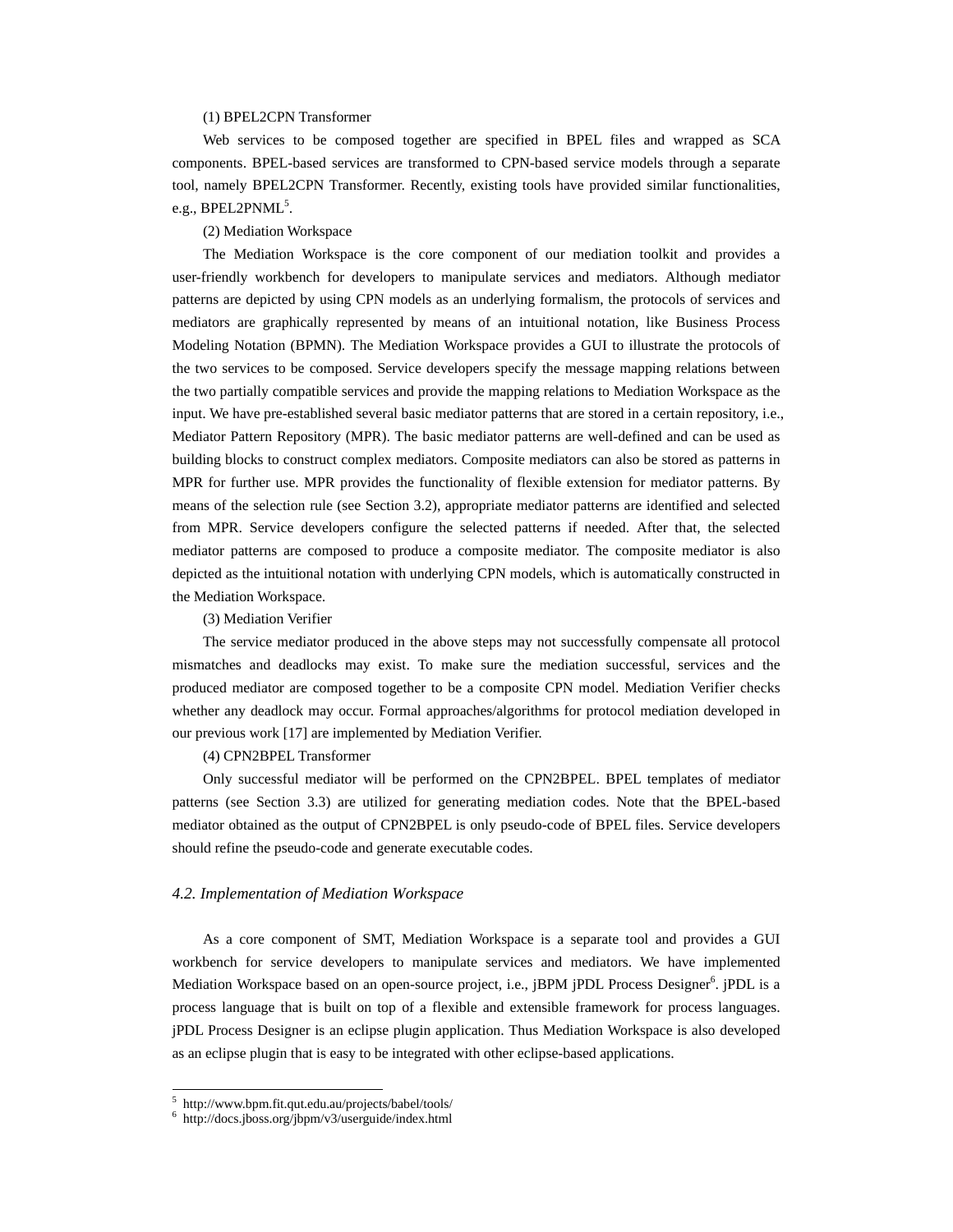Fig. 14 shows a screenshot of Mediation Workspace for the motivating example. Basic mediator patterns and the Merging Repeater pattern have been developed and placed on the left toolbar. To glue *S*E and *S*C together, a mediation project (i.e., Search Service Mediation) is created. By using the message mapping relations as specified in Table 1 (see Section 3.2), a composite mediator, consisting of a merger pattern, a simple constructor pattern and a merging repeater pattern, is constructed and put between the two services. The composite mediator reconciles the protocol mismatches between them. The BPEL file of the composite mediator is generated in the mediation project.



Fig. 14. Screenshot of the Mediation Workspace

# **5. Related Work**

A large number of research works have been developed for service mediation with the purpose of addressing various kinds of composition mismatches [10]. Signature mediation has received considerable attention [12, 13] and many commercial tools have been developed, e.g., Microsoft BizTalk Mapper, Stylus Studio XML Mapping Tools and SAP XI Mapping Editor. However, protocol mediation is still a challenging issue and needs further research [15, 28].

Several formal approaches have been developed to conquer this challenge, such as Automata [15], Process Algebra [29] and Petri nets [17, 24], etc. A methodology is developed in [30] for the automated generation of adapters (i.e., mediators) that is capable to solve protocol mismatches among BPEL processes. The work presented in [28] identifies a few ordering mismatches and provides a semi-automated support to reconcile these mismatches. A technique based on schema matchmaking is used to handle the issue of message mapping. The existing approaches, however, provide only partial solutions and few of them can sufficiently address all possible protocol mismatches. Particularly,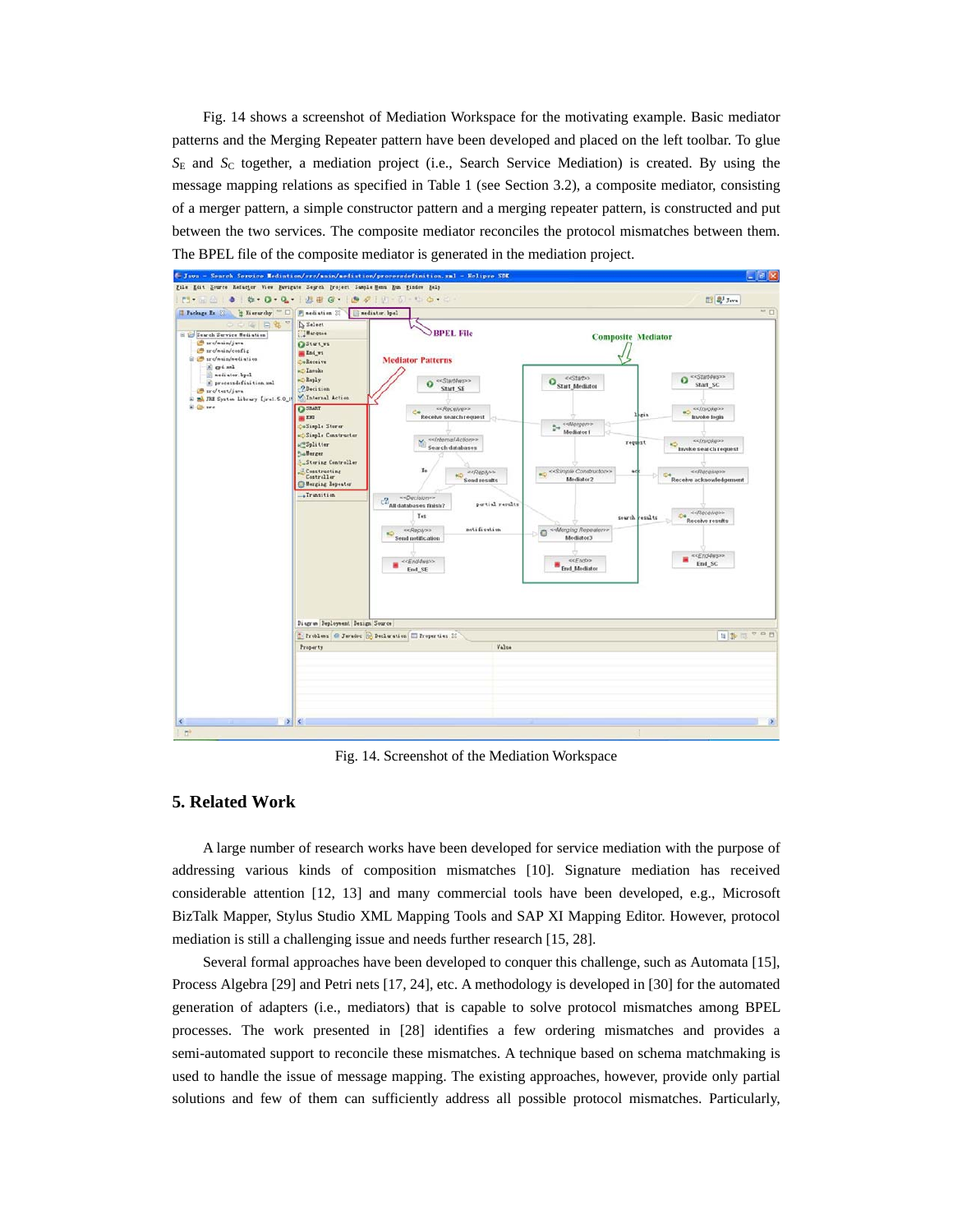mediators developed by these approaches have no control logics and therefore can not reconcile complicated protocol mismatches, such as mismatches of extra condition, missing condition, or iterative structure [20].

It has been recognized that patterns can be used to reconcile composition mismatches and address protocol mediation [10, 16, 31]. In [16], Benatallah et al. identify five mismatch patterns and provide templates of BPEL code for service developers to build appropriate mediators, but these patterns are not sufficient. Although two more protocol mismatches derived from repetition structures, namely *Collapse* and *Burst*, are introduced in [8], no approach is proposed to address the two types of mismatches. Similarly, Pokraev and Reichert summarize several typical protocol mismatches and propose appropriate mediation patterns to compensate them [31]. These patterns are still insufficient and not delicately designed for further manipulation, such as composition, verification or code generation. The taxonomy of composition mismatches is proposed in [10] and a selection of patterns is presented to eliminate these mismatches. The taxonomy, however, does not sufficiently address protocol mismatches. Moreover, the problem of generating mediation codes is not discussed.

Another significant work is presented in [32]. The authors discuss the possible mismatches of service composition and propose a general approach that aims to assist service developers for resolving these mismatches. The focus of their work is on identifying mismatches at the syntactic and/or semantic level, e.g., signatures and data types, rather than protocol mismatches. And the approach can not be used to generate executable mediation codes automatically.

Inspired by [16, 32], our approach is significantly different from the existing works in the following aspects. Firstly, the mediator patterns presented in this paper are derived from our comprehensive identification of protocol mismatches and can be used to sufficiently address those mismatches [20]. The configurability and composability of mediators are first investigated. Secondly, a formal modeling method (i.e., CPN models) is adopted as an underlying formalism for depicting the protocols of both services and mediators. The CPN-based formalism can not only depict the internal logics and message exchanging sequences, but also support solid verification of protocol mediation. Thirdly, the approach presented herein can be used to automatically generate executable codes of the mediators. Lastly, to the best of our knowledge, there exists neither comprehensive solution nor appropriate software tool to support protocol mediation. Our approach can be referred to as a systematic solution and the implemented prototype system, i.e., Service Mediation Toolkit (SMT), can assist service developers to ease their efforts on mediation tasks, such as selecting mediator patterns and generating mediation codes.

# **6. Conclusion**

Service mediation is one of the most essential components of Enterprise Service Bus (ESB) and thus becomes one key working area in SOA. In this paper, we have proposed a systematic approach to protocol mediation for Web services composition. The approach involves several basic mediator patterns and their composition as well. The major advantage of the pattern-based approach lies in that it can be used to successfully reconcile all possible protocol mismatches in an engineering way, especially such mismatches with complicated control logics. A technique based on message mapping is developed for identifying protocol mismatches and selecting appropriate mediator patterns. We have developed BPEL templates of the mediator patterns which are used to generate executable codes of mediators. Furthermore, a prototype system, namely Service Mediation Toolkit (SMT), has been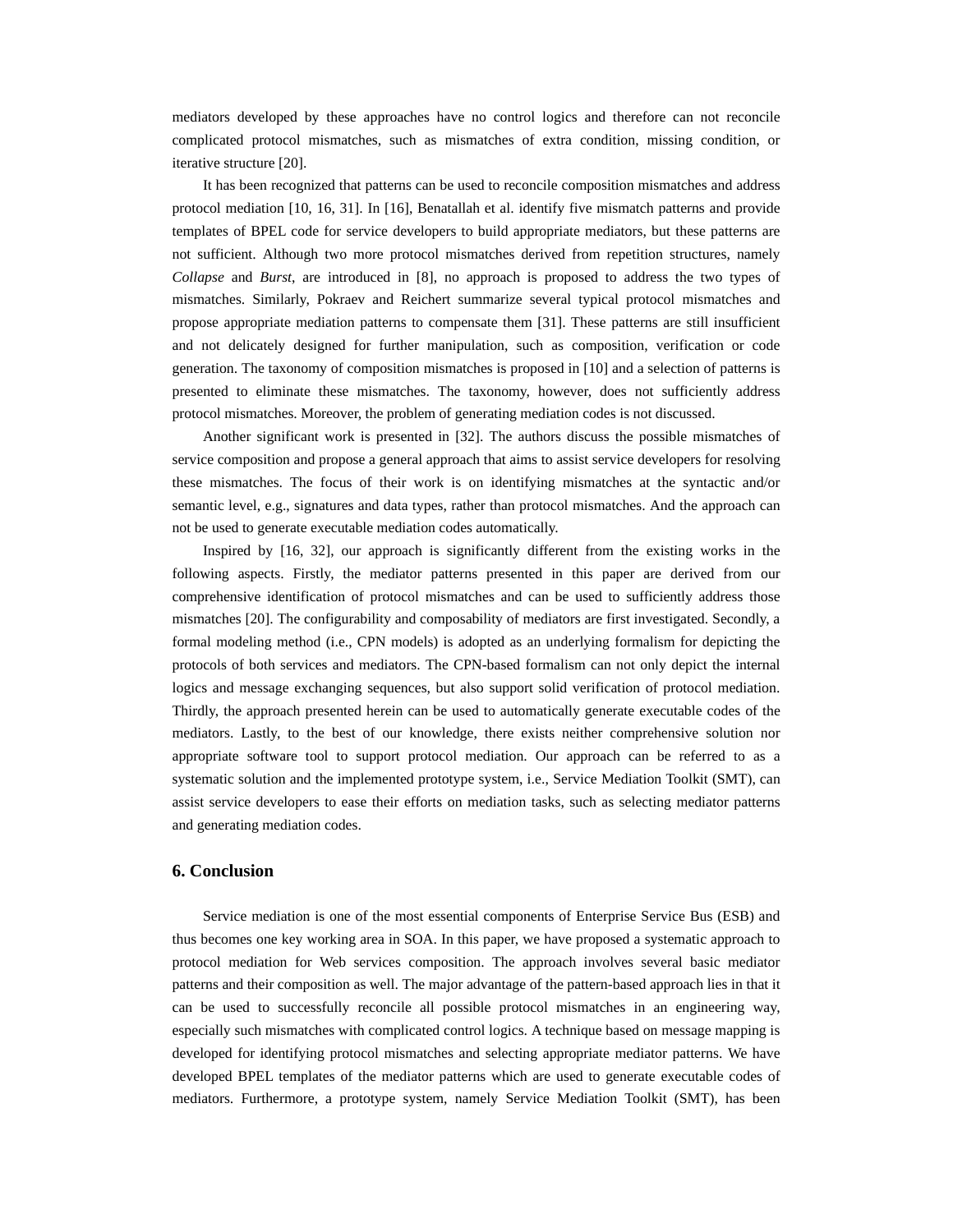implemented to validate the feasibility and effectiveness of our approach.

Our future work will focus on the following two aspects. On the one hand, message mapping relations are specified by service developers in the current approach. In some complicated situations, service developers' intervention is needed to select the mediator patterns. The challenge is that current Web services standards (e.g. WSDL, BPEL, etc.) lack of semantic specifications. The next step is to utilize existing techniques developed by semantic Web initiatives for promoting the automation of specifying message mappings and selecting mediator patterns. On the other hand, we plan to improve our prototype system (i.e., SMT) for addressing more general and real-world cases.

# **Acknowledgement**

This work was supported by National Natural Science Foundation of China (No. 60674080 and No. 60704027), National High-Tech R&D (863) Plan of China (No. 2006AA04Z151 and No. 2007AA04Z150) and National Basic Research Development (973) Program of China (No. 2006CB705407).

# **References**

- [1] M. P. Papazoglou, and W. J. van den Heuvel, "Service oriented architectures: approaches, technologies and research issues," *The International Journal on Very Large Data Bases,* vol. 16, no. 3, pp. 389-415, 2007.
- [2] M. P. Papazoglou, P. Traverso, S. Dustdar *et al.*, "Service-Oriented Computing: State of the Art and Research Challenges," *IEEE Computer,* vol. 40, no. 11, pp. 38-45, 2007.
- [3] Q. Yu, X. Liu, A. Bouguettaya *et al.*, "Deploying and managing Web services: issues, solutions, and directions," *The International Journal on Very Large Data Bases,* vol. 17, no. 3, pp. 537-572, 2008.
- [4] S.-M. Huang, Y.-T. Chu, S.-H. Li *et al.*, "Enhancing conflict detecting mechanism for Web Services composition: A business process flow model transformation approach," *Information and Software Technology,* vol. 50, no. 11, pp. 1069-1087, 2008.
- [5] Z. Maamar, "On coordinating personalized composite web services," *Information and Software Technology,* vol. 48, no. 7, pp. 540-548, 2006.
- [6] C. Wu, and E. Chang, "An Analysis of Web Services Mediation Architecture and Pattern in Synapse," *Proceedings of the 21st International Conference on Advanced Information Networking and Applications Workshops-Volume 01*, pp. 1001-1006, 2007.
- [7] M. T. Schmidt, B. Hutchison, P. Lambros *et al.*, "The Enterprise Service Bus: Making service-oriented architecture real," *IBM Systems Journal,* vol. 44, no. 4, pp. 781-797, 2005.
- [8] M. Dumas, M. Spork, and K. Wang, "Adapt or Perish: Algebra and Visual Notation for Service Interface Adaptation," *Proc. of the 4th Intl. Conf. on Business Process Management (BPM 2006)*, pp. 65-80, 2006.
- [9] C. Canal, P. Poizat, and G. Salaun, "Adaptation of Component Behaviour using Synchronous Vectors," Technical Report ITI-05-10, 2005.
- [10] S. Becker, A. Brogi, I. Gorton *et al.*, "Towards an Engineering Approach to Component Adaptation," *Architecting Systems with Trustworthy Components,* vol. 3938, pp. 193–215, 2006.
- [11] I. G. Kim, D. H. Bae, and J. E. Hong, "A component composition model providing dynamic,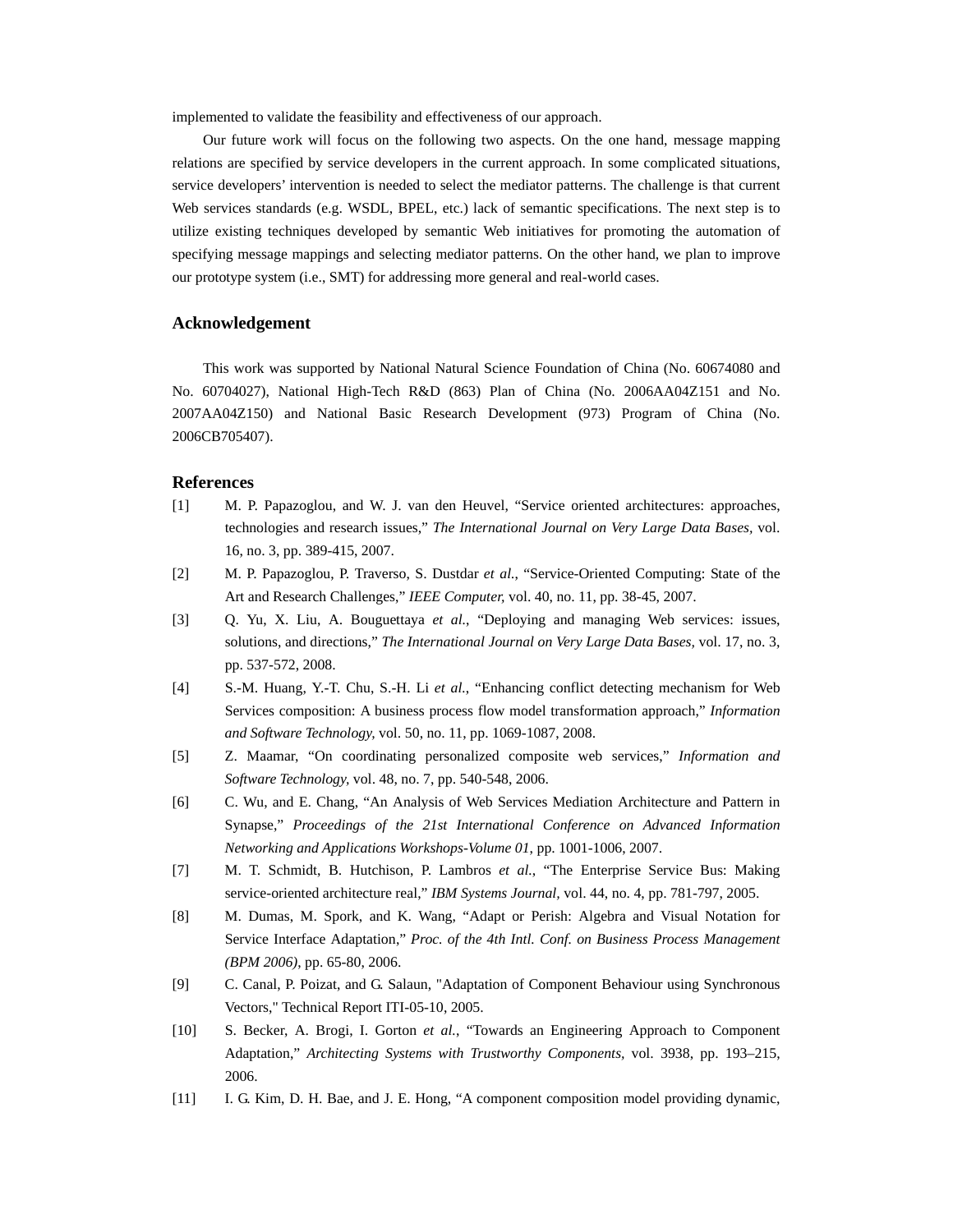flexible, and hierarchical composition of components for supporting software evolution," *Journal of Systems and Software,* vol. 80, no. 11, pp. 1797-1816, 2007.

- [12] A. M. Zaremski, and J. M. Wing, "Signature matching: a tool for using software libraries," *ACM Transactions on Software Engineering and Methodology (TOSEM),* vol. 4, no. 2, pp. 146-170, 1995.
- [13] S. R. Ponnekanti, and A. Fox, "Interoperability among independently evolving web services," *Proceedings of the 5th ACM/IFIP/USENIX international conference on Middleware*, pp. 331-351, 2004.
- [14] M. Szomszor, T. R. Payne, and L. Moreau, "Automated Syntactic Medation for Web Service Integration," *Proceedings of the International Conference on Web Services, Chicago, IL*, 2006.
- [15] D. M. Yellin, and R. E. Strom, "Protocol specifications and component adaptors," *ACM Transactions on Programming Languages and Systems (TOPLAS),* vol. 19, no. 2, pp. 292-333, 1997.
- [16] B. Benatallah, F. Casati, D. Grigori *et al.*, "Developing Adapters for Web Services Integration," *Proceedings of the International Conference on Advanced Information Systems Engineering (CAiSE)*, 2005.
- [17] W. Tan, Y. S. Fan, and M. C. Zhou, "A petri net-based method for compatibility analysis and composition of Web services in business process execution language," *IEEE Transactions on Automation Science and Engineering (in Press)*, 2008.
- [18] X. Li, Y. Fan, J. Wang *et al.*, "A Pattern-Based Approach to Development of Service Mediators for Protocol Mediation," *Proceedings of the Seventh Working IEEE/IFIP Conference on Software Architecture (WICSA 2008)-Volume 00*, pp. 137-146, 2008.
- [19] F. Jiang, Y. Fan, and X. Zhang, "Rule-Based Automatic Generation of Mediator Patterns for Service Composition Mismatches," *Grid and Pervasive Computing Workshops, 2008. GPC Workshops' 08. The 3rd International Conference on*, pp. 3-8, 2008.
- [20] X. Li, Y. Fan, and F. Jiang, "A Classification of Service Composition Mismatches to Support Service Mediation," *Proc. of the 6th Intl. Conf. on Grid and Cooperative Computing (GCC 2007)*, pp. 315-321, 2007.
- [21] K. Jensen, "Coloured Petri Nets: Basic Concepts, Analysis Methods and Practical Use. Vol. 1, Basic Concepts," *Monographs in Theoretical Computer Science. Springer-Verlag*, 1997.
- [22] C. Ouyang, E. Verbeek, W. M. P. van der Aalst *et al.*, "Formal semantics and analysis of control flow in WS-BPEL," *Science of Computer Programming,* vol. 67, no. 2-3, pp. 162-198, 2007.
- [23] W. M. P. van der Aalst, and K. Bisgaard Lassen, "Translating unstructured workflow processes to readable BPEL: Theory and implementation," *Information and Software Technology,* vol. 50, no. 3, pp. 131-159, 2008.
- [24] A. Martens, S. Moser, A. Gerhardt *et al.*, "Analyzing Compatibility of BPEL Processes," *Telecommunications, 2006. AICT-ICIW'06. International Conference on Internet and Web Applications and Services/Advanced International Conference on*, pp. 147-147, 2006.
- [25] E. Rahm, and P. A. Bernstein, "A survey of approaches to automatic schema matching," *The International Journal on Very Large Data Bases,* vol. 10, no. 4, pp. 334-350, 2001.
- [26] P. Shvaiko, and J. Euzenat, "A survey of schema-based matching approaches," *Journal on Data Semantics,* vol. 4, pp. 146-171, 2005.
- [27] B. Spencer, and S. Liu, "Inferring Data Transformation Rules to Integrate Semantic Web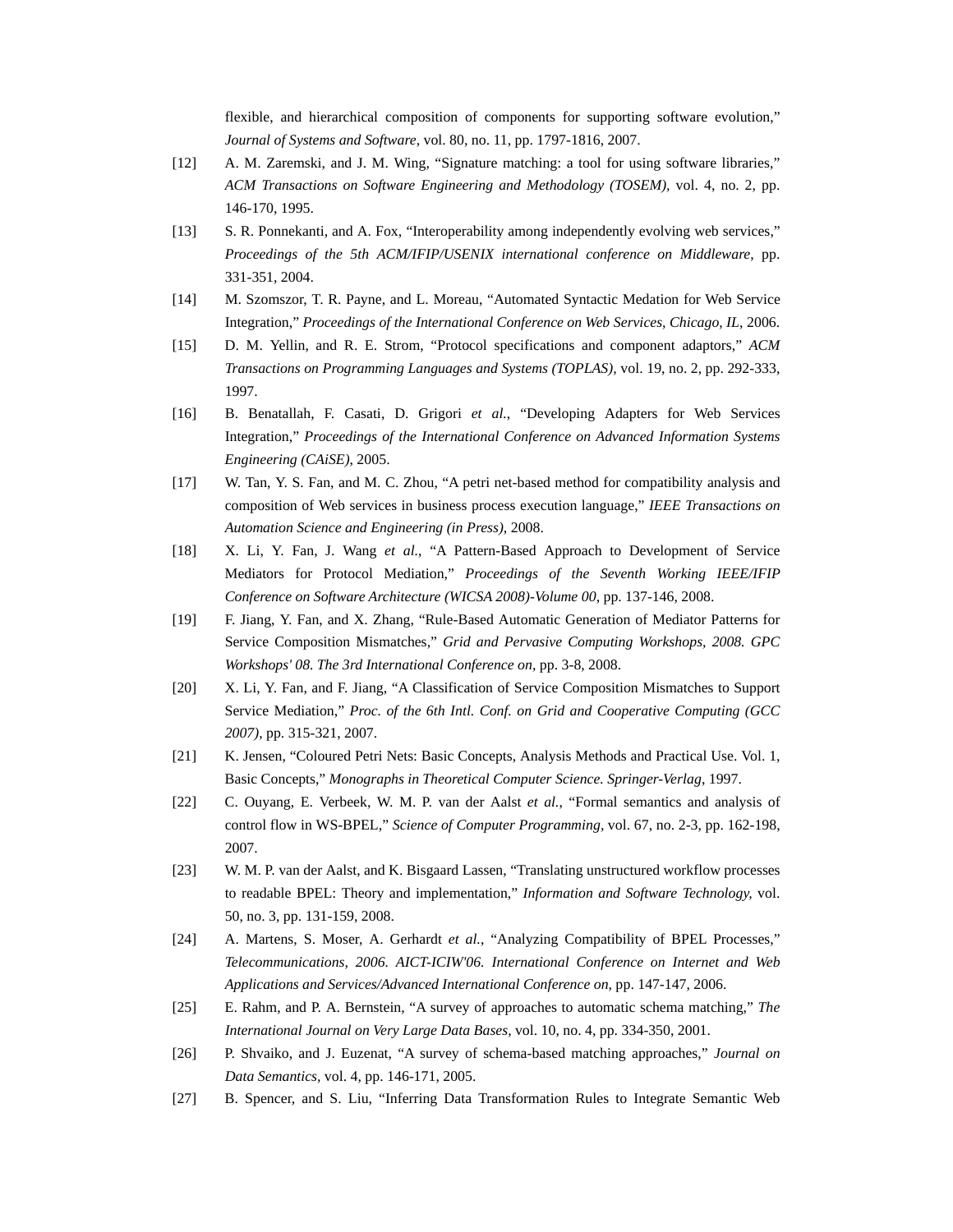Services," *International Semantic Web Conference*, pp. 456–470, 2004.

- [28] H. R. M. Nezhad, B. Benatallah, A. Martens *et al.*, "Semi-automated adaptation of service interactions," *Proceedings of the 16th international conference on World Wide Web*, pp. 993-1002, 2007.
- [29] A. Bracciali, A. Brogi, and C. Canal, "A formal approach to component adaptation," *The Journal of Systems & Software,* vol. 74, no. 1, pp. 45-54, 2005.
- [30] A. Brogi, and R. Popescu, "Automated Generation of BPEL Adapters," *Service-Oriented Computing-ICSOC 2006, 4th International Conference, Chicago, IL, USA, December 4-7, 2006, Proceedings,* vol. 4294, pp. 27–39, 2006.
- [31] S. Pokraev, and M. Reichert, "Mediation Patterns for Message Exchange Protocols " *Open INTEROP-Workshop on Enterprise Modeling and Ontologies for Interoperability (EMOI06) in Proc. CAiSE,* vol. 6, pp. 659-663, 2006.
- [32] M. Younas, K. M. Chao, and C. Laing, "Composition of mismatched web services in distributed service oriented design activities," *Advanced Engineering Informatics,* vol. 19, no. 2, pp. 143-153, 2005.

# **Appendix**

The BPEL templates of Simple Storer pattern, Merger pattern, Constructing Controller pattern and Merging Repeater pattern are presented in the appendix as follows.

(1) BPEL template of Simple Storer pattern

Simple Storer pattern receives and stores a message. It is used for reconciling mismatches of extra sending messages and missing receiving messages.

```
<sequence> 
      <receive variable="msgName" name="..." 
               partnerLink="..." portType="..." operation="..."> 
      </receive> 
</sequence>
```
(2) BPEL template of Merger pattern

Merger pattern receives two or more partial messages and merges them into a single one. It is used for reconciling mismatches of splitting receiving messages and merging sending messages. Similar to Splitter pattern, the specific structure of Merger pattern is adjustable according to the sequence of merged messages which may be sequential, parallel or mixed structure. Herein, the BPEL template of the Merger pattern with two sequential partial messages is given. It is similar to develop more complex Merger pattern.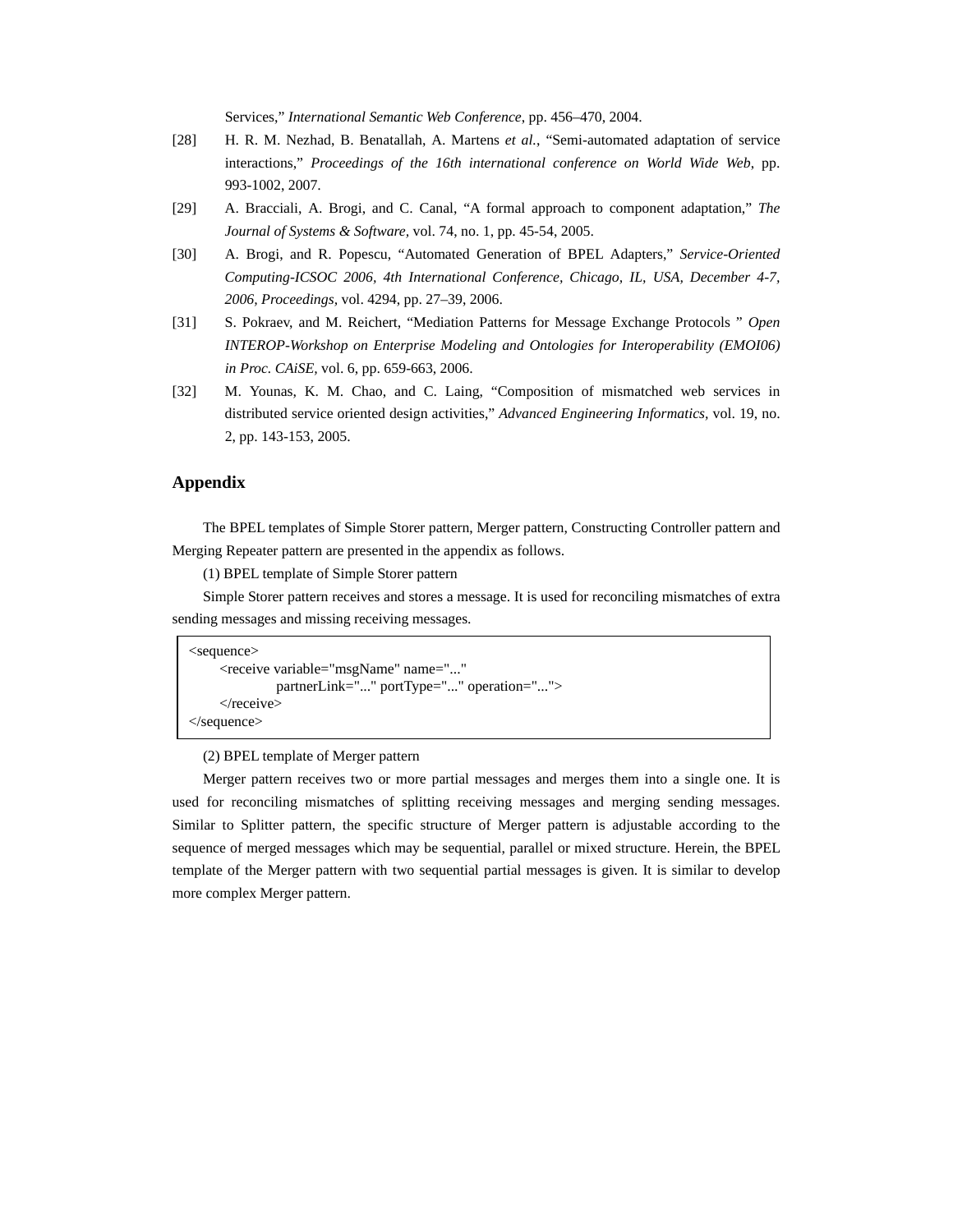```
<sequence> 
      <receive variable="merger_receiver1" name="..." 
               partnerLink="..." portType="..." operation="..."> 
      </receive> 
      <receive variable="merger_receiver2" name="..." 
               partnerLink="..." portType="..." operation="..."> 
     </receive>
     <assign>
          <copy>
                 <from part="part" variable="merger_receiver1" /> 
                 <to part="part1" variable="merger_sender" /> 
           </copy> 
          <copy>
                 <from part="part" variable="merger_receiver2" /> 
                 <to part="part2" variable="merger_sender" /> 
          \langle \ranglecopy>\langleassign\rangle <reply variable="merger_sender" name="..." 
             partnerLink="..." portType="..." operation="..."> 
     \langlereply></sequence>
```
(3) BPEL template of Constructing Controller pattern

Constructing Controller pattern conditionally constructs and sends a message in terms of specific logic. It is used for reconciling mismatches of extra condition of sending messages and missing condition of receiving messages.

```
<sequence> 
      <switch> 
           <case codition="getVariableData(...)"> 
                 <receive variable="msgName" name="..." 
                          partnerLink="..." portType-"..." operation="..."> 
                 </receive> 
                 <reply variable="msgName" name="..." 
                        partnerLink="..." portType-"..." operation="..."> 
                \langlereply>\langle \text{case} \rangle <case condition="getVariableData(...)"> 
                 <invoke name="creating" partnerLink="creator" 
                          portType="..." operation="creatMsg" 
                         inputVariable="creatingMsg" outputVariable="createdMsg"> 
                 </invoke> 
                 <reply variable="createdMsg" name="..." 
                       partnerLink="..." portType="..." operation="..."> 
                \langlereply> </case> 
      </switch> 
      <otherwise> 
 ... 
      </otherwise> 
</sequence>
```
(4) BPEL template of Merging Repeater pattern

Merging Repeater pattern receives messages iteratively and merges the received messages